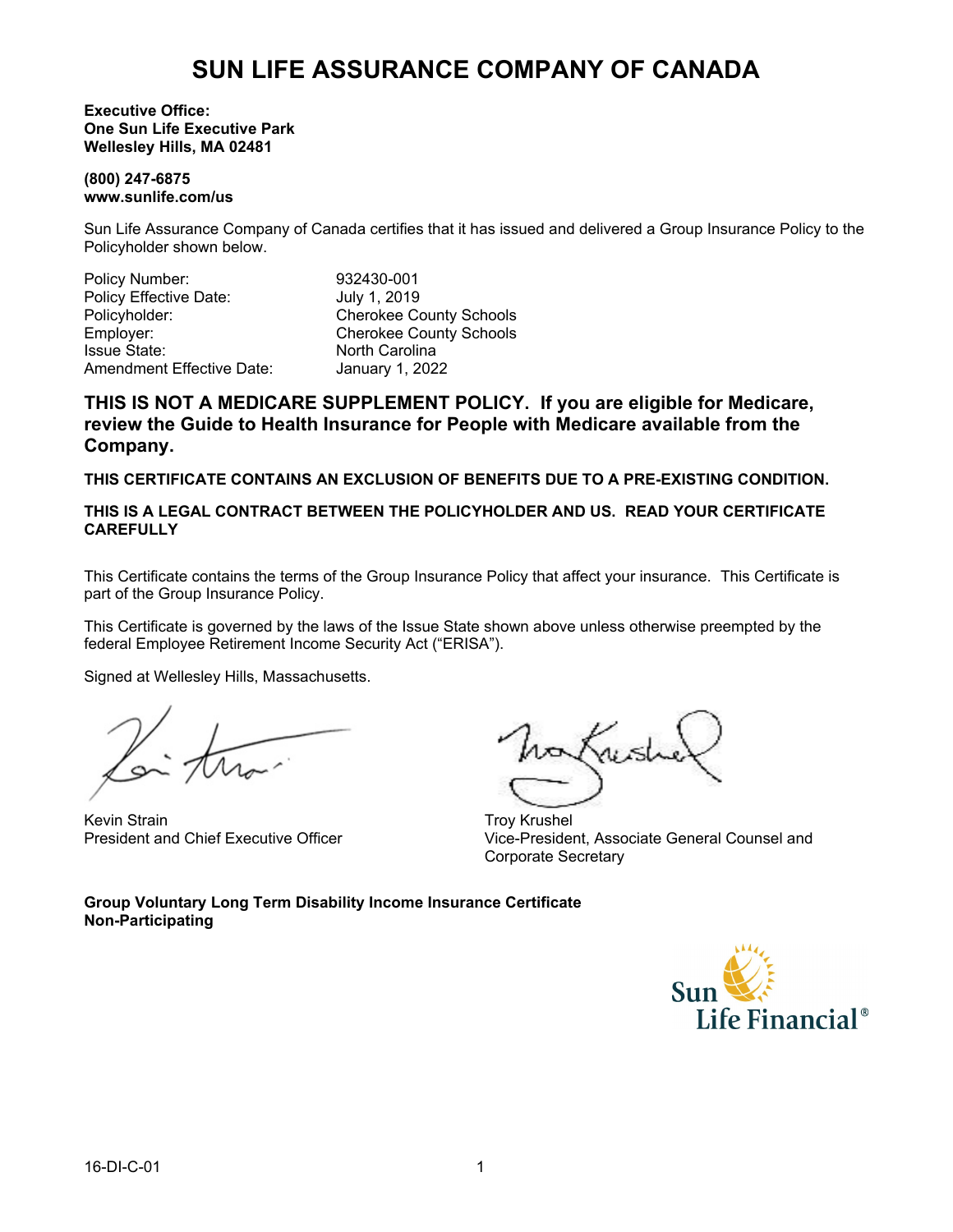**THE POLICY IS RENEWABLE AT THE OPTION OF THE POLICYHOLDER UNLESS SUFFICIENT NOTICE OF NON-RENEWAL IS GIVEN TO THE POLICYHOLDER IN WRITING BY SUN LIFE.**

**THE POLICY MAY BE TERMINATED BY SUN LIFE UNDER CONDITIONS STATED IN THE POLICY.**

**IMPORTANT CANCELLATION INFORMATION – PLEASE READ SECTION 3.**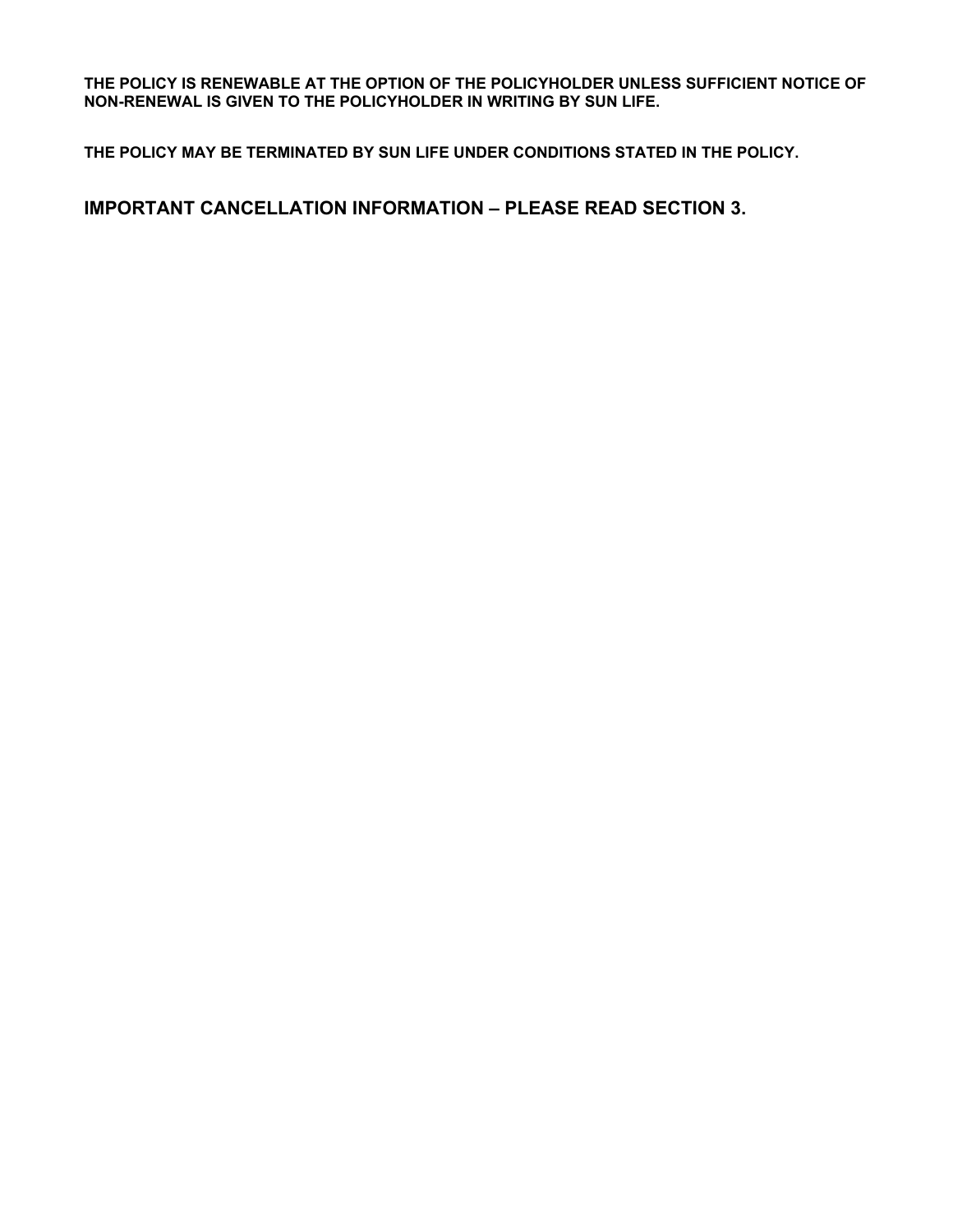### **TABLE OF CONTENTS**

# **SECTION** BENEFIT HIGHLIGHTS 1 DEFINITIONS 2 ELIGIBILITY, EFFECTIVE DATES AND TERMINATIONS 3 BENEFIT PROVISIONS 4 ADDITIONAL BENEFITS 5 EXCLUSIONS AND LIMITATIONS 6 CLAIMS **7** INSURANCE CONTINUATION 8 GENERAL PROVISIONS 9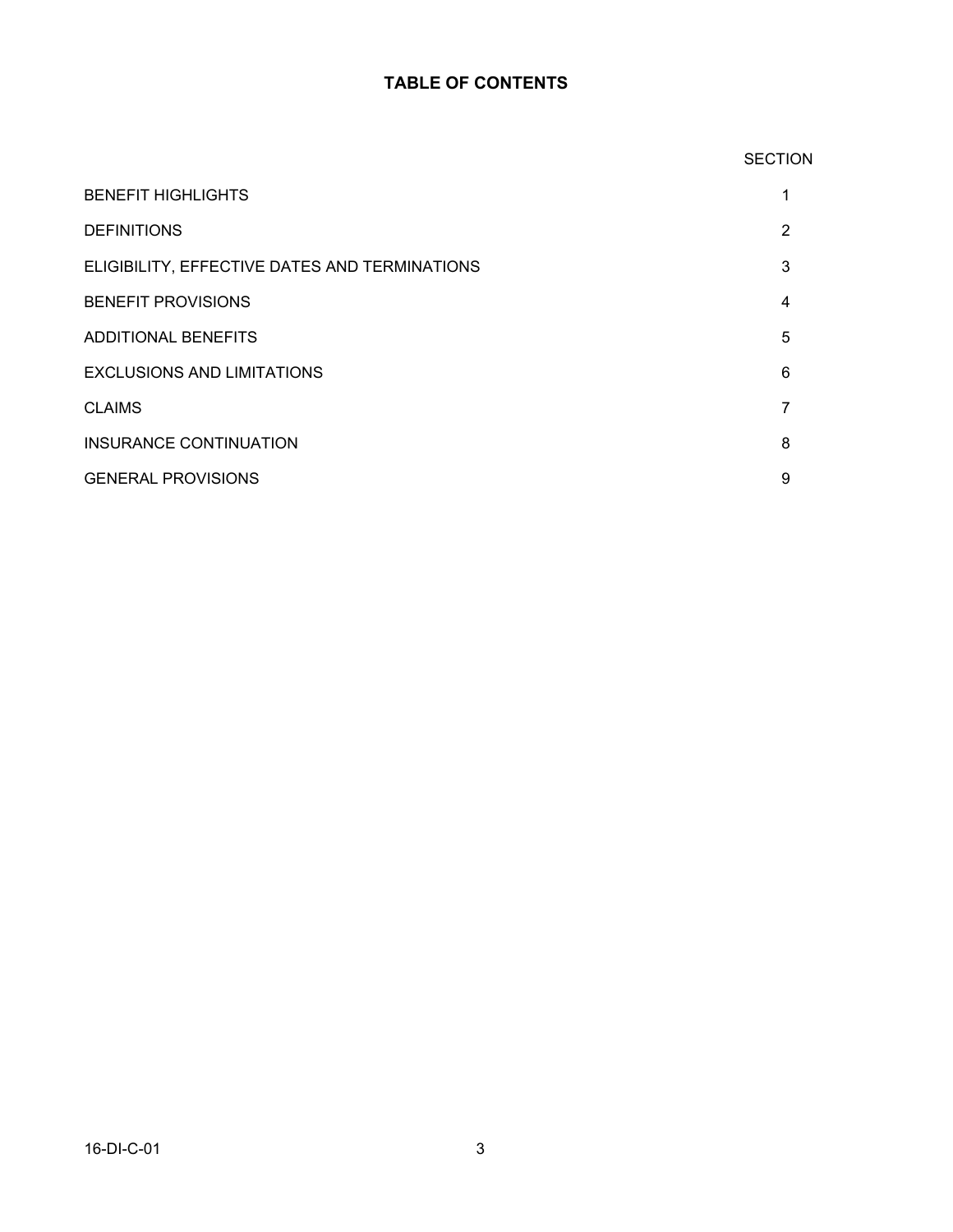### **1. BENEFIT HIGHLIGHTS**

**Eligible Classes:** All Full Time United States Employees who earn \$12,000 or more annually working in the United States scheduled to work at least 30 hours per week. **Eligibility Waiting Period:** Until the first of the month following date of employment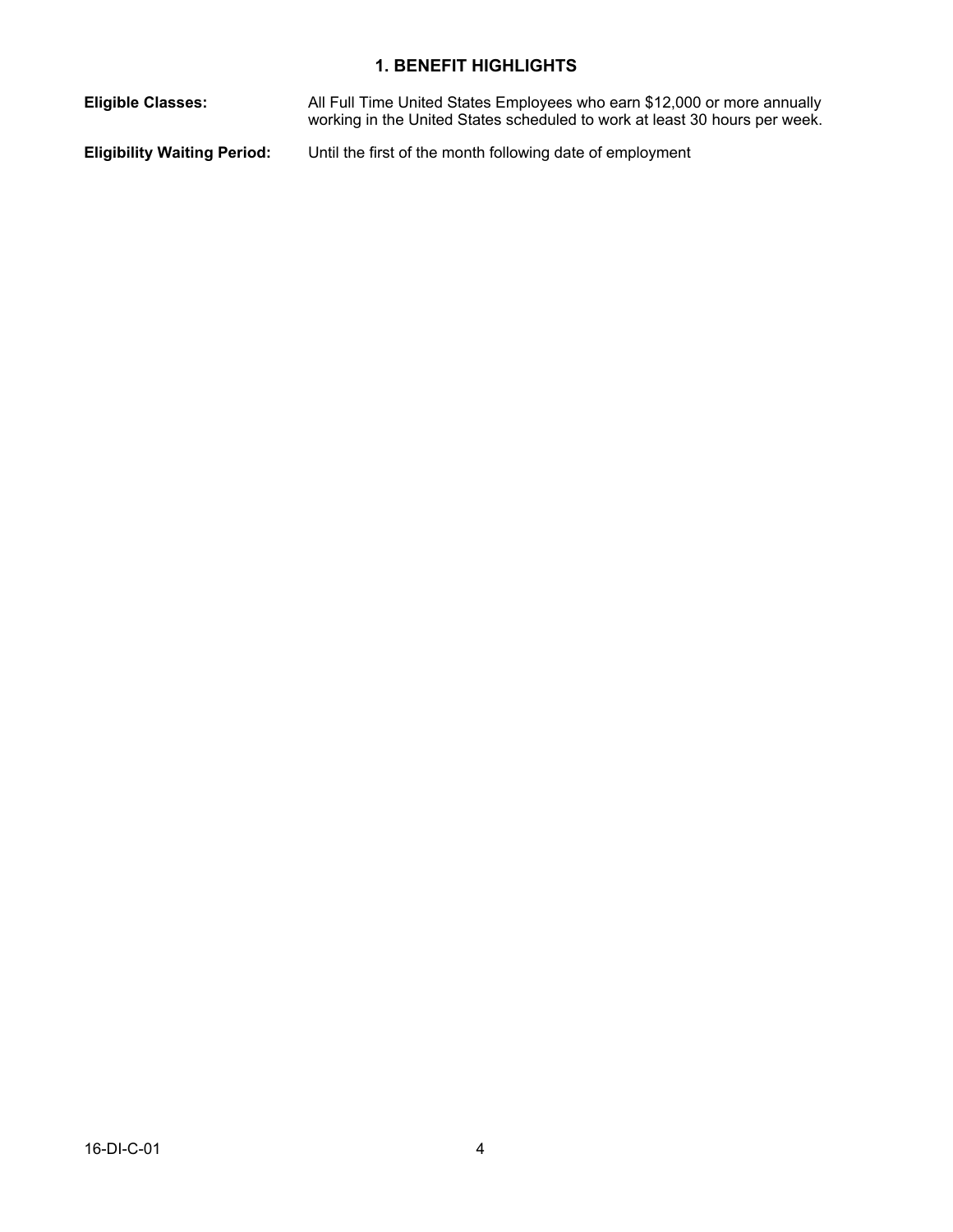### **1. BENEFIT HIGHLIGHTS**

Your disability income insurance will be based on the following:

#### **Benefit:**

You may elect an amount of insurance in \$100 increments. The minimum amount you may elect is \$500. The maximum amount you may elect cannot exceed 60% (Benefit Percentage) of your Total Monthly Earnings or the Maximum Benefit.

Benefits will be paid monthly.

**Maximum Benefit:** \$2,500

**Minimum Benefit:** \$100

**Elimination Period:** 90 days

**Maximum Benefit Duration:** 5 Years Graded

#### **Gainful Occupation Percentage:**

60% of your Indexed Total Monthly Earnings.

#### **Total Monthly Earnings:**

Your basic monthly earnings as reported by your Employer immediately before the first date your Total or Partial Disability begins. Total Monthly Earnings includes deductions made for pre-tax contributions to a qualified deferred compensation plan, Section 125 plan, health savings account or flexible spending account, but does not include income received due to commissions, bonuses, overtime pay or any other extra compensation.

If you are paid on an hourly basis, Total Monthly Earnings will be based on your hourly rate of pay, but will not exceed 40 hours per week.

#### **Contributions:**

The cost of your insurance is paid entirely by you. This is your Contributory Insurance.

#### **The following Additional Benefit(s) are included:**

Conversion Privilege Reasonable Accommodation Benefit Rehabilitation Services Retro Disability Benefit Survivor Benefit Waiver of Premium

#### **Maximum Benefit Duration – 5 Years Graded means:**

| <b>Maximum Benefit Duration</b> |
|---------------------------------|
| 60 Months                       |
| 48 Months                       |
| 42 Months                       |
| 36 Months                       |
| 30 Months                       |
| 24 Months                       |
| 21 Months                       |
| 18 Months                       |
| 15 Months                       |
| 12 Months                       |
|                                 |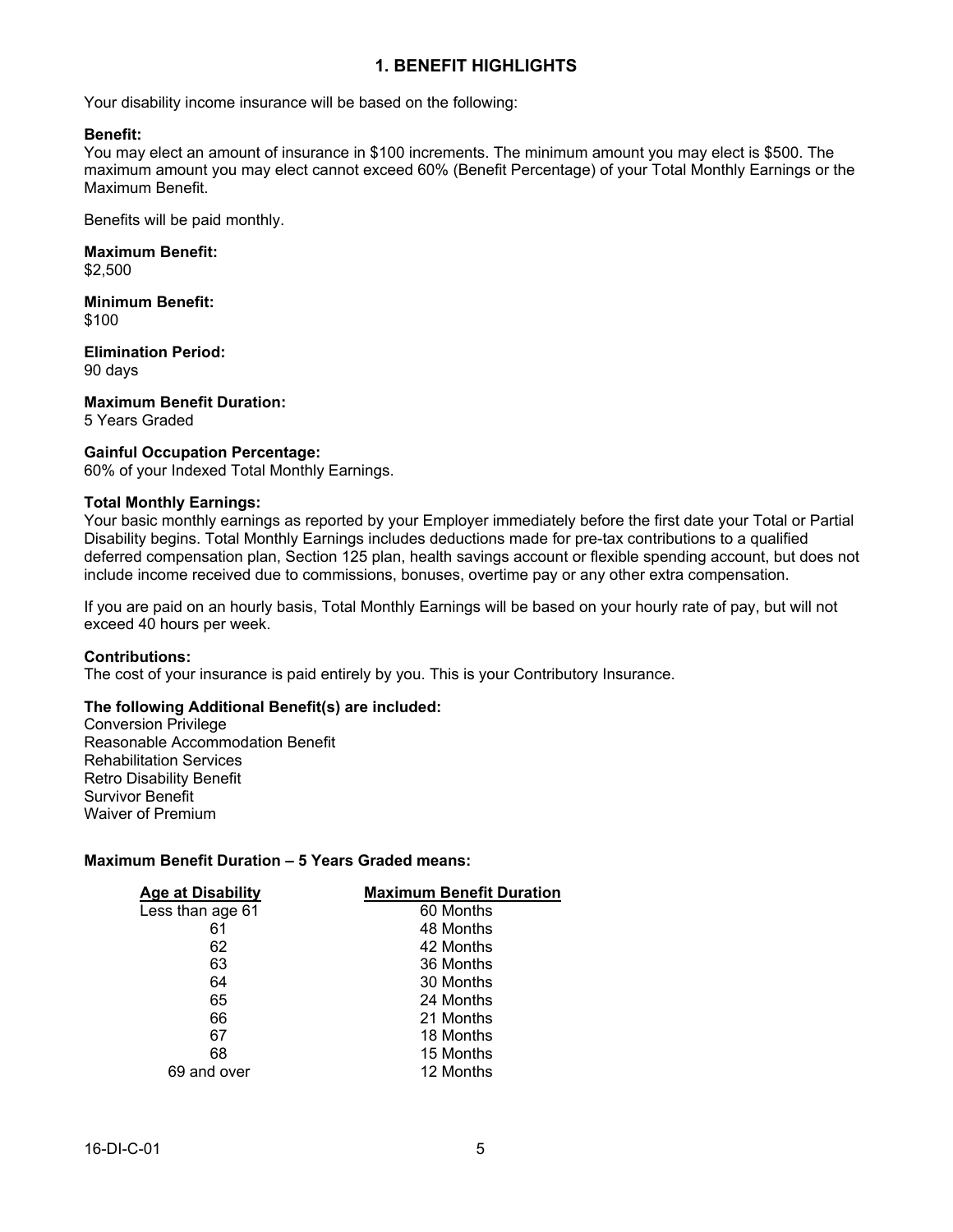### **2. DEFINITIONS**

**Accident** means an external event that an average person would consider sudden and unforeseeable and is independent of any illness, disease or other bodily malfunction.

A Disability caused by an Accident must:

- occur while covered under the Policy; and
- not otherwise be excluded under the Policy.

**Actively at Work** means that you perform all the regular duties of your job for a full work day at your Employer's normal place of business, a site approved by your Employer or a site where your Employer's business requires you to travel.

You are considered Actively at Work if you usually perform the regular duties of your job at your home as long as you can perform all the regular duties of your job for a full work day and could do so at your Employer's normal place of business.

You are considered Actively at Work on any day that is not your regular scheduled work day (e.g., you are on vacation or holiday) as long as you were Actively at Work on your immediately preceding scheduled work day, and you are neither Confined nor disabled due to an Accident or Sickness.

**Any Occupation** means any Gainful Occupation that you are performing or may reasonably become qualified for by education, training or experience.

**Chemical and Environmental Illness** means an allergy or sensitivity to chemicals or the environment including, but not limited to:

- Environmental allergies;
- Sick Building Syndrome;
- · Multiple Chemical Sensitivity Syndrome; or
- Chronic Toxic Encephalopathy.

Chemical and Environmental Illness does not include asthma or allergy-induced reactive lung disease.

**Chronic Fatigue Illness** means an illness that is characterized by a debilitating fatigue in the absence of known medical or psychological conditions, which includes, but is not limited to:

- · Chronic Fatigue Syndrome as supported by Center for Disease Control Guidelines;
- · Chronic Fatigue Immunodeficiency Syndrome as supported by Center for Disease Control Guidelines;
- Systemic Exertion Intolerance Disease (SEID);
- Post Viral Syndrome;
- Limbic Encephalopathy;
- Epstein-Barr virus infection;
- Herpes virus type 6 infection; or
- · Myalgic Encephalomyelitis.

Chronic Fatigue Illness does not include a disorder identified as a:

- · Neoplastic disorder;
- Neurologic disorder;
- Endocrine disorder:
- Hematologic disorder;
- Rheumatologic disorder; or
- Depression.

#### **Complications of Pregnancy** means:

a pregnancy with complications resulting in conditions requiring hospital stays (when the pregnancy is not terminated) whose diagnoses are distinct from pregnancy but are adversely affected by pregnancy or are caused by pregnancy. "Conditions requiring hospital stays" (a) includes acute nephritis, nephrosis, cardiac decompensation, missed abortion; and similar medical and surgical conditions of comparable severity; but does not include false labor, occasional spotting, physician prescribed rest during the period of pregnancy, morning sickness, hyperemesis gravidarum, pre-eclampsia; and similar conditions associated with the management of a difficult pregnancy not constituting a nosologically distinct complication of pregnancy;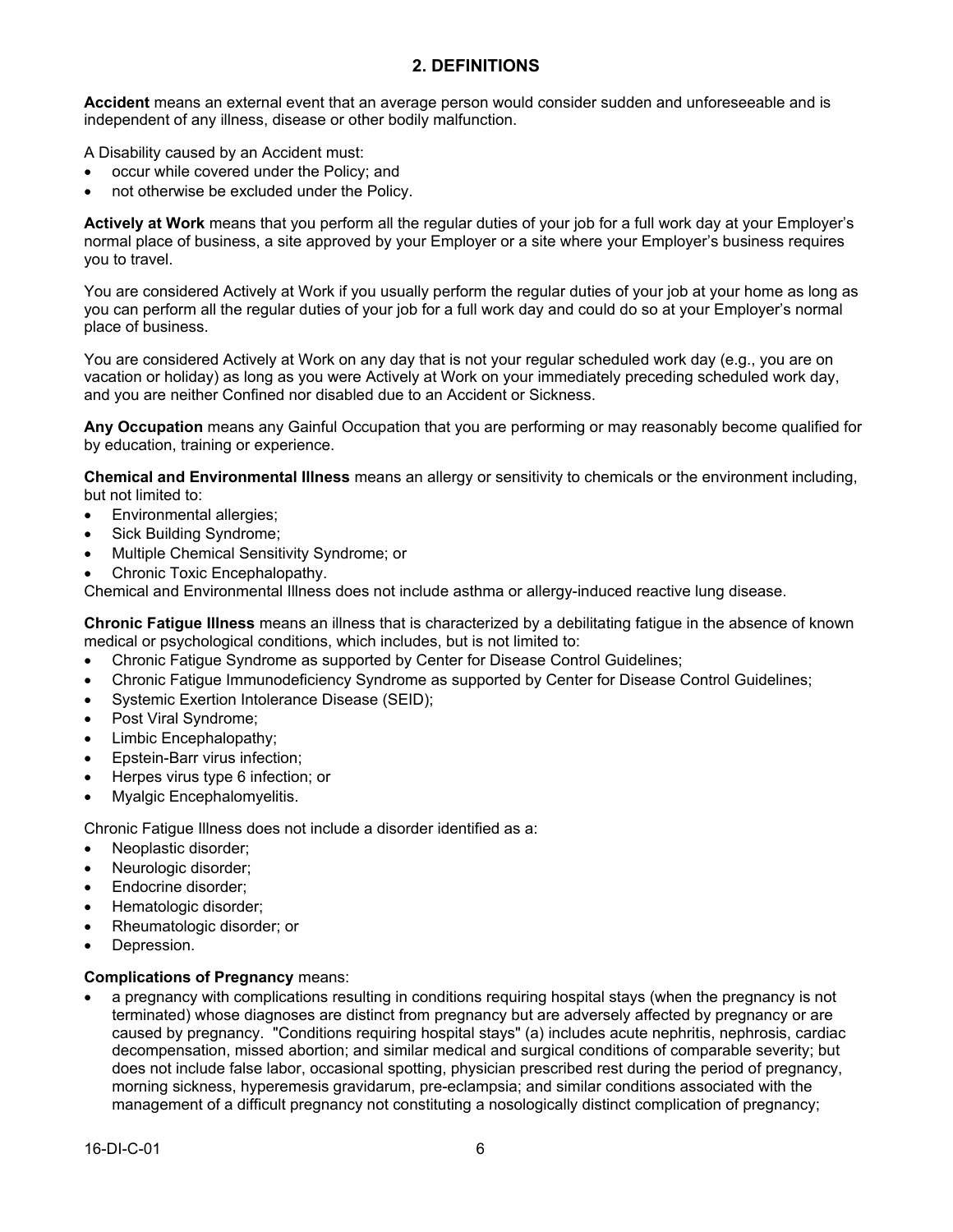- a pregnancy requiring non-elective cesarean section;
- an ectopic pregnancy that is terminated; or
- spontaneous termination of pregnancy that occurs during a period of gestation in which a viable birth is not possible.

**Confined or Confinement** means confined to a Hospital or similar facility.

**Contributory Insurance** means insurance for which you pay all or part of the premium.

**Continuing Care** means you visit a Physician whose medical specialty is the most appropriate specialty to evaluate, manage or treat your Accident or Sickness and you receive care and Treatment as frequently as is Medically Necessary according to generally accepted medical standards.

**Deductible Sources of Income** means Other Income that is deducted from your Gross Benefit as described in the "Other Income" provisions. Deductible Sources of Income include:

- · benefits paid under the North Carolina Workers' Compensation Act only to the extent such benefits are the liability of the employee, employer or workers' compensation insurance carrier according to a final adjudication under the North Carolina Workers' Compensation Act or an order of the North Carolina Industrial Commission approving a settlement agreement under the North Carolina Workers' Compensation Act;
- · benefits paid under any other Workers' Compensation Law, Occupational Disease Law or any other act or law of like intent;
- state mandated disability income plans;
- an automobile insurance policy providing disability wage loss benefits;
- benefits under The Railroad Retirement Act (including any dependent benefits);
- benefits under The Jones Act; Title 46 US Code, section 30104;
- any labor management trustee, union or employee benefit plans that are funded in whole or in part by your Employer;
- any disability income benefits under:
	- any other group plan of your Employer; or
	- any governmental retirement system as a result of your job with your Employer;
- any amount you receive by compromise, settlement or other method as a result of or related to any actual or threatened litigation or a claim for lost wages, income replacement, or any Other Income benefit. Such amount includes any amount received as a result of alleged malpractice, tort, other similar litigation, or third party claim; or
- any amount you receive from a separation of employment agreement from your Employer including severance pay or any other income settlement of an employment contract.

**Disability and Disabled** means that you are Totally Disabled or Partially Disabled. If a particular occupation requires a license, you will not be considered Disabled solely because you are unable to obtain a license or continue to qualify for a license.

**Disability Earnings** means the income you receive from work performed while Partially Disabled or while participating in a Rehabilitation Program. Disability Earnings does not include income you receive from work performed prior to your Disability, nor income that is not derived from work performed while Disabled.

#### **Drug and Alcohol Illness** means:

- alcoholism:
- · the non-medical use of narcotics, sedatives, stimulants, hallucinogens, or any other such substance; or
- the use of prescription medications other than as prescribed by your Physician.

**Eligibility Waiting Period** means the length of time you must be a member in an Eligible Class before you can apply for insurance. The Eligibility Waiting Period is shown in the Benefit Highlights.

**Elimination Period** means the number of consecutive days of Disability, shown in the Benefit Highlights, which must be completed before we will pay you the benefit. No benefits will be paid to you for any portion of your Disability that occurs during your Elimination Period.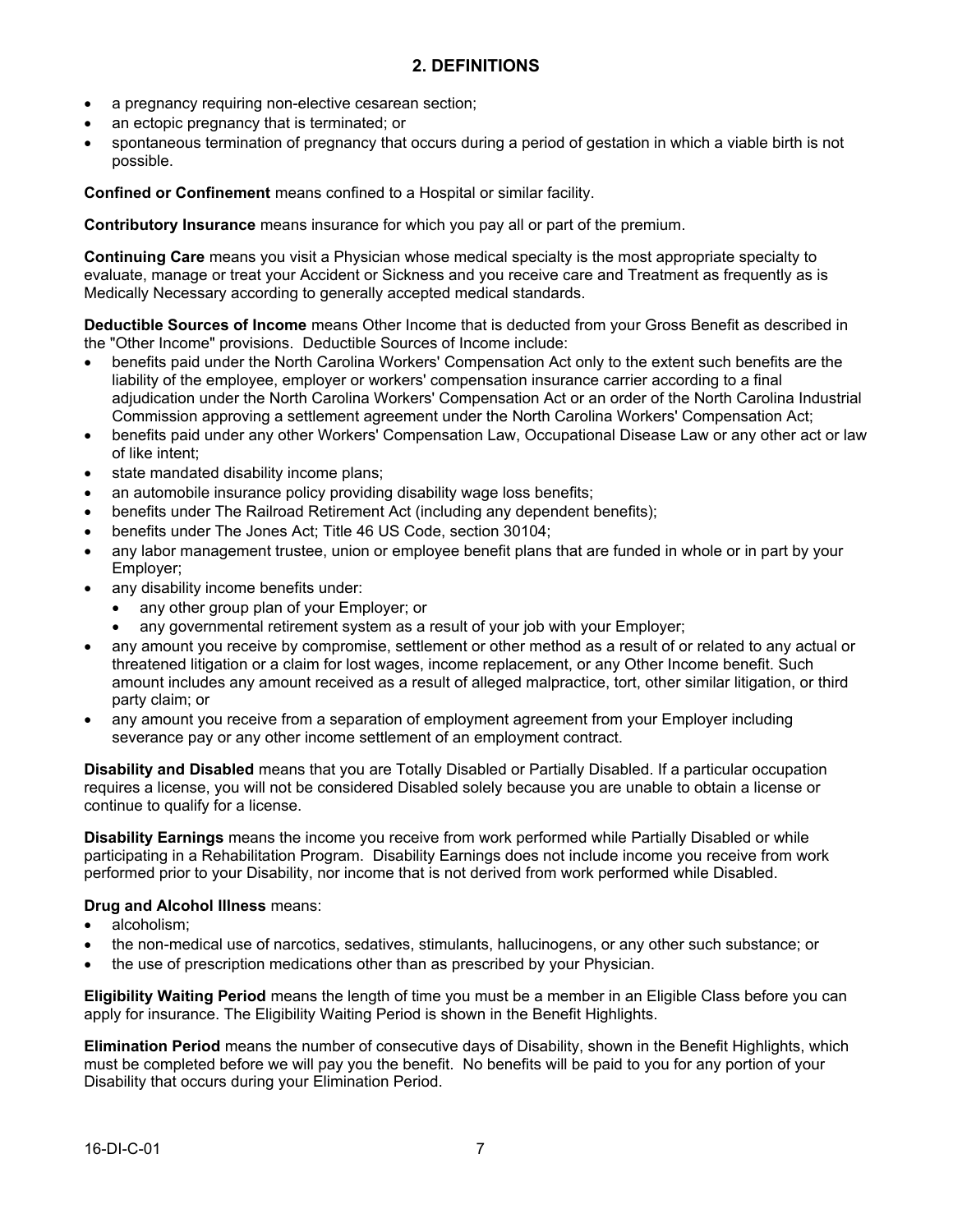### **2. DEFINITIONS**

During your Elimination Period, a Disability that is caused by the same or related Accident or Sickness will be considered as continuous even if you cease to be Disabled and return to work for a period not to exceed 15 trial workdays.

We will not count these trial workdays toward satisfaction of your Elimination Period. However, if you become eligible for insurance under another group disability income insurance policy, the terms of this provision will not apply.

**Employee** means a person who is:

- employed by the Employer within the United States;
- a U.S. citizen or a U.S. resident:
- scheduled to work at least the minimum hours shown in the Benefit Highlights;
- · paid regular earnings in accordance with applicable state and federal wage and hour laws; and
- has a legitimate federal tax identification number.

Employee does not include a seasonal or temporary employee whose annual work schedule is less than 12 months during a calendar year.

If you are an Employee and you are working on temporary assignment outside of the United States for 12 months or less, you will be deemed to be working within the United States. If you are an Employee and you are working on a temporary assignment outside of the United States for more than 12 months, you will not be considered an Employee under the Policy unless we agree in Writing.

**Employer** means the Employer named on the cover page of this Certificate and includes any subsidiary or affiliated company named in the application.

**Enrollment Period** means the period of time each year not to exceed 30 days during which eligible Employees may elect, change, or cancel insurance under the Policy. The Enrollment Period cannot exceed 30 days or occur more than once in any 12-month period, unless we agree in Writing.

**Family Status Change** means one of the following events:

- your marriage or divorce;
- the birth of your child;
- the adoption of a child by you;
- · the addition of a foster child;
- the placement of a child with you, pending adoption;
- the death of your Spouse or child.

**Fibromyalgia** means a disorder that may be characterized by widespread musculoskeletal pain accompanied by fatigue, sleep, memory and/or mood issues.

**Full-time Basis** means, for the first 24 months, you have the capacity to perform the Material and Substantial Duties of your Regular Occupation for the number of hours you normally performed your Regular Occupation prior to your Disability. After 24 months, Full-time Basis means you have the capacity to perform Any Occupation for the number of hours you normally performed your Regular Occupation prior to your Disability.

If you normally performed your Regular Occupation in excess of 40 hours per week, we will consider you as being able to perform that requirement if you work or have the capacity to work 40 hours per week.

**Gainful Occupation** means employment that is, or can be expected, to provide you with an income of at least the Gainful Occupation Percentage shown in the Benefit Highlights.

**Gross Benefit** means your benefit before reductions for any Deductible Sources of Income or Disability Earnings.

**Hospital** means a facility licensed in the applicable jurisdiction that provides medical care and Treatment to sick and injured persons on an inpatient basis with 24 hour nursing service by or under the supervision of a Physician. Hospital also includes state tax-supported institutions, which are not required to maintain surgical facilities. Hospital does not include a rest home, a skilled nursing facility, an extended care facility, a place of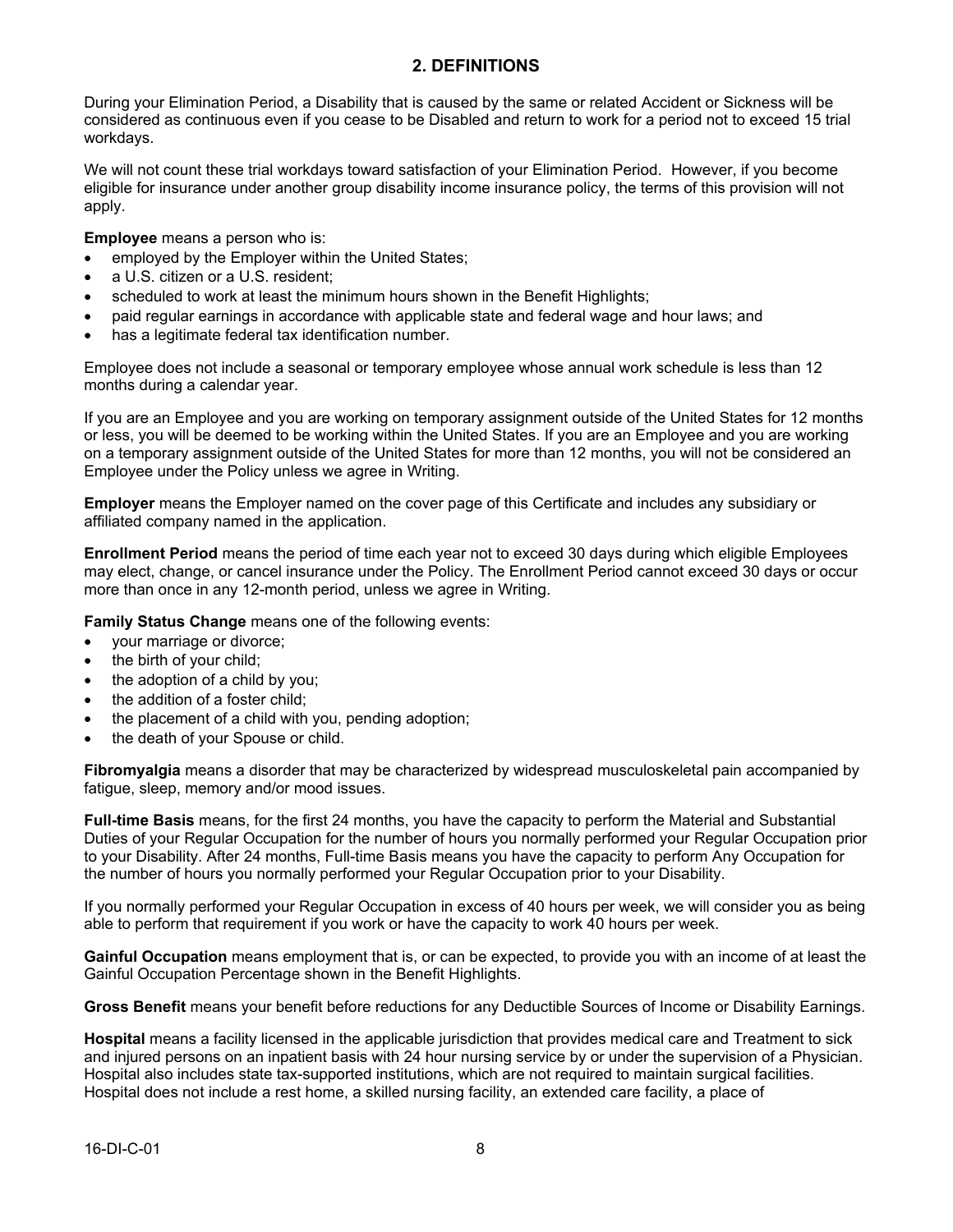### **2. DEFINITIONS**

convalescence, rehabilitative care, custodial care or a place primarily for the treatment of drug addiction or alcoholism.

**Indexed Total Monthly Earnings** means your Total Monthly Earnings prior to the date your Disability began, adjusted on the first of the month following 12 calendar months of Partial Disability benefit payments and each annual anniversary thereafter. Each adjustment to the Indexed Total Monthly Earnings is the lesser of 10% or the current annual percentage increase in the Consumer Price Index for Wage Earners and Clerical Workers as published monthly by the U.S. Department of Labor. We reserve the right to use some other similar measurement if the Department of Labor changes or stops publishing the Consumer Price Index.

#### **Intoxicated** means:

- under the influence of alcohol, illegal drugs or prescription drugs other than as prescribed by your Physician; or
- at or above the minimum blood alcohol level for which you would be considered operating a motorized vehicle under the influence of alcohol in the jurisdiction where the Intoxication occurred.

For the purposes of this definition, "operating" includes allowing the engine to run even if not seated in the vehicle and "motorized vehicle" includes, but is not limited to, automobiles, motorcycles, boats and snowmobiles.

**Late Entrant** means you enroll for any insurance more than 31 days after you first become eligible to enroll in it.

**Layoff** means that you are temporarily not Actively at Work for a period of time your Employer agreed to in Writing. Your normal vacation time is not considered a temporary Layoff.

**Leave of Absence** means that you are temporarily not Actively at Work for a period of time your Employer agreed to in Writing. Your normal vacation time is not considered a temporary Leave of Absence.

**Material and Substantial Duties** means the essential tasks, functions, skills or responsibilities required by employers generally for the performance of your Regular Occupation. Material and Substantial Duties does not include any tasks, functions, skills or responsibilities that could be reasonably modified or omitted from your Regular Occupation.

**Medically Necessary** means the Treatment, services or supplies necessary and appropriate for the diagnosis or Treatment of an Accident or Sickness based upon generally accepted medical standards.

**Mental Illness** means any Sickness, disease or disorder, including those which are the result in any way of a genetic, chemical, organic or biological cause, which:

- is medically classified or considered, whether in whole or in part, to be a psychological, behavioral or emotional condition in accordance with the most recent Diagnostic Statistical Manual;
- is manifested by psychological distress or impaired social functioning, or both; and
- is treated by or dealt with, in whole or in part, through psychotherapeutic or sociotherapeutic methods or by medication which is intended to alter or affect emotions, behavior or thought content.

Mental lIlness includes but is not limited to:

- anxiety and panic;
- somatoform disorders;
- mood disorders, including depression and bipolar disorder (manic depression);
- dissociative disorders and schizophrenia; and
- personality and eating disorders.

This listing is intended to present examples of Mental Illness and shall not be taken or construed as a limitation of the term as it is defined above.

**Musculoskeletal and Connective Tissue Illness** means any musculoskeletal and connective tissue disease or disorder, sprains and strains of joints and adjacent tissues, including but not limited to:

- · cervical, thoracic and lumbosacral back and its surrounding soft tissue;
- carpal tunnel or repetitive motion syndrome;
- temporomandibular joint or craniomandibular joint disorder;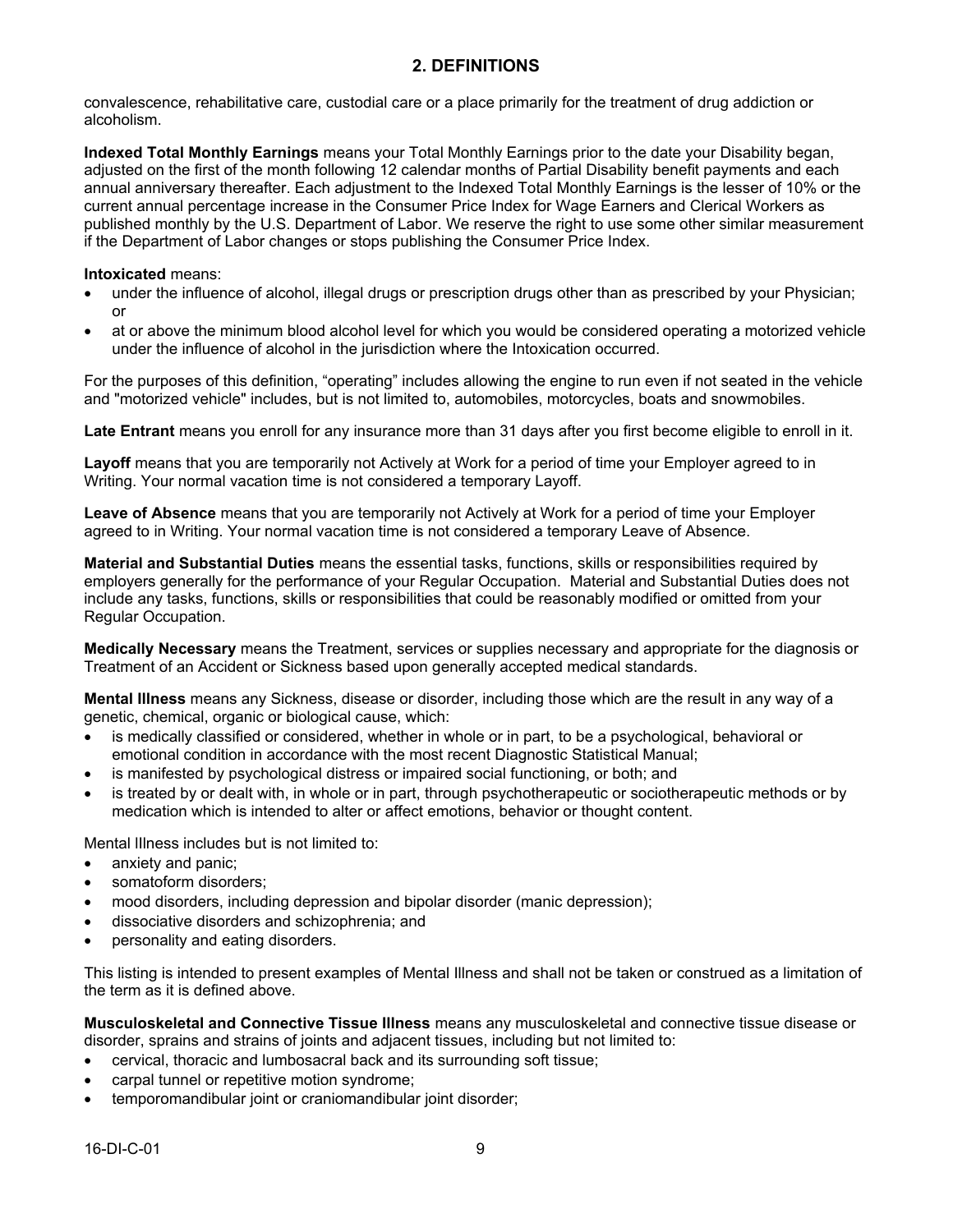- · myofascial pain; and
- scoliosis that does not require surgery.

Musculoskeletal and Connective Tissue Illness does not include:

- herniated, ruptured or bulging discs with neurological abnormalities that are documented by electromyogram, and computerized tomography or magnetic resonance imaging;
- scoliosis that requires surgery;
- tumors, malignancies, or vascular malformation;
- radiculopathies that are documented by electromyogram;
- spondylolisthesis, grade II or higher;
- · myelopathies and myelitis;
- demyelinating diseases;
- traumatic spinal cord necrosis;
- osteopathies;
- · rheumatoid or psoriatic arthritis; or
- lupus.

**Non-deductible Sources of Income** means Other Income that is not deducted from your Gross Benefit as described in the "Other Income" provisions. Non-deductible Sources of Income include:

- Income from:
	- · 401(k) plans;
	- · 403(b) plans;
	- profit sharing plans;
	- · thrift plans;
	- tax sheltered annuities;
	- stock ownership plans;
	- · non-qualified plans of deferred compensation;
	- pension plans for partners;
	- military pension plans;
	- credit disability insurance;
	- franchise disability income plans;
	- a retirement plan from another employer;
	- · Individual Retirement Accounts (IRA);
	- · vacation pay;
	- holiday pay;
	- any amount you receive under any individual or association disability income policy;
- · any disability income or retirement benefits you receive under your Employer's Retirement Plan;
- any disability income benefits you receive from the Veterans Administration;
- · disability or retirement benefits under the United States Social Security Act;
- · the amount you receive from any sick leave paid to you by your Employer;
- the amount you receive from any salary continuation paid to you by your Employer; or
- · any amount you receive from any state or public retirement or disability plan including the Public Employees' Retirement System (PERS) or the State Teachers' Retirement System (STRS) or School Employee Retirement System (SERS).

**Other Income** means those benefits or sources of income that are provided or available while you are receiving a benefit under the Policy. Other Income includes Deductible Sources of Income and Non-deductible Sources of Income. Other Income includes any benefits that would have been available to you had you applied for that benefit. Except for benefits payable under a Retirement Plan, Other Income must be provided as a result of the same Disability for which a benefit is payable.

**Partial Disability and Partially Disabled** means during the Elimination Period and the next 24 months you:

- are unable to perform one or more of the Material and Substantial Duties of your Regular Occupation on a Full-time Basis; and
- have Disability Earnings of less than 80% of your Indexed Total Monthly Earnings.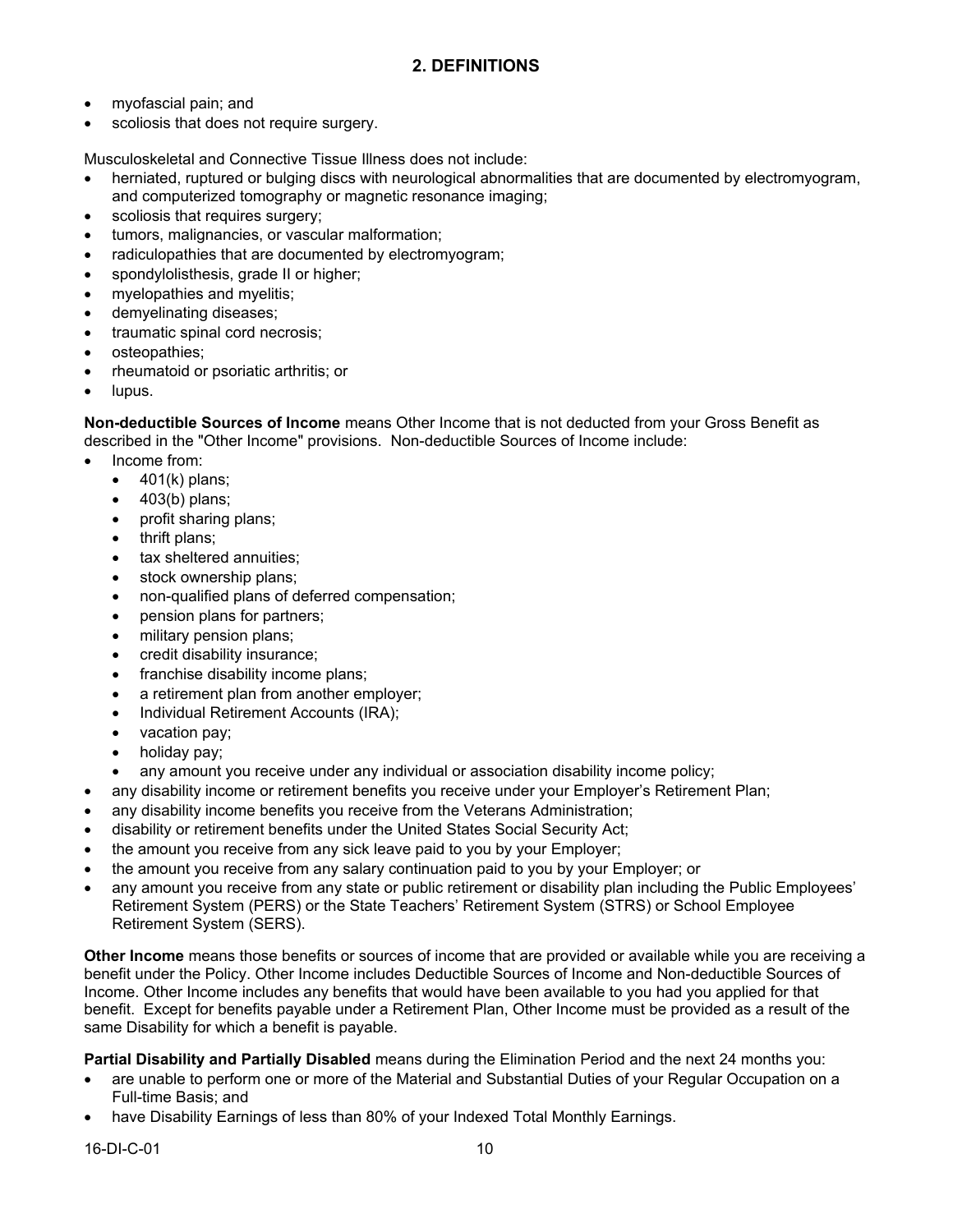### **2. DEFINITIONS**

The Disability must be the material and substantial factor in causing the earnings loss.

After 24 months of receiving Total and Partial Disability benefits combined, Partial Disability and Partially Disabled means you:

- are unable to perform with reasonable continuity any Gainful Occupation for which you are or could become reasonably qualified for by education, training and experience; and
- have Disability Earnings of less than your Gainful Occupation Percentage shown in the Benefit Highlights.

The Disability must be the material and substantial factor in causing the earnings loss.

A Partial Disability must be caused by an Accident or Sickness and must commence while you are insured under the Policy.

**Participation in a Riot, Rebellion or Insurrection,** the words "Participation" and "Riot" in this phrase mean: Participation includes actively promoting, inciting, conspiring to promote or incite, aiding, abetting, and all forms of taking part in, but will not include actions taken in defense of public or private property, or actions taken in your own defense, if such actions of defense are not taken against persons seeking to maintain or restore law and order including, but not limited to, police officers and firefighters.

Riot includes all forms of public violence, disorder, or disturbance of the public peace, by three or more persons assembled together, whether or not acting with a common intent and whether or not damage to person or property or unlawful act or acts is the intent or the consequence of such disorder.

**Period of Disability** means the number of consecutive days that you are Disabled beginning with the first day you are Disabled and under the Continuing Care of a Physician for the Accident or Sickness causing your Disability.

**Physician** means an individual who is operating within the scope of his or her license and is either:

- licensed in the United States or Canada as a medical doctor and authorized to practice medicine and to prescribe and administer drugs or to perform surgery; or
- any other duly licensed medical practitioner who is deemed by state or provincial law to have the same authority as a legally qualified medical doctor.

The Physician cannot be you, a business associate, or any family member. "Family member" means: (a) your Spouse or domestic partner and (b) the following relatives of you or your Spouse or domestic partner: (1) parent; (2) grandparent; (3) child; (4) grandchild; (5) brother; (6) sister; (7) aunt; (8) uncle; (9) first cousin; (10) nephew or niece. This includes adopted, in-law and step-relatives.

**Policy** means the group insurance policy under which this Certificate is issued.

**Policyholder** means the entity to which the Policy is issued.

**Pre-existing Condition** means during the 3 months prior to your effective date of insurance or the effective date of an increase in your amount of insurance, medical Treatment, advice, care or diagnosis for the condition was recommended or received.

**Proof** means any medical, financial, or other information that we require to make a claim determination.

**Regular Occupation** means the occupation you are performing immediately prior to the first date your Period of Disability commences. This refers to your occupation as it is typically performed in the national economy rather than the duties required by a specific employer or at a specific location.

**Rehabilitation Program** means a Written agreement between you and us in which we agree to provide, arrange or authorize vocational, physical or psychiatric rehabilitation services and you agree to participate in the Rehabilitation Program.

**Retirement Plan** means a program that provides retirement benefits to Employees and is not funded wholly by Employee contributions. Retirement Plan does not include:

a profit-sharing plan;

16-DI-C-01 11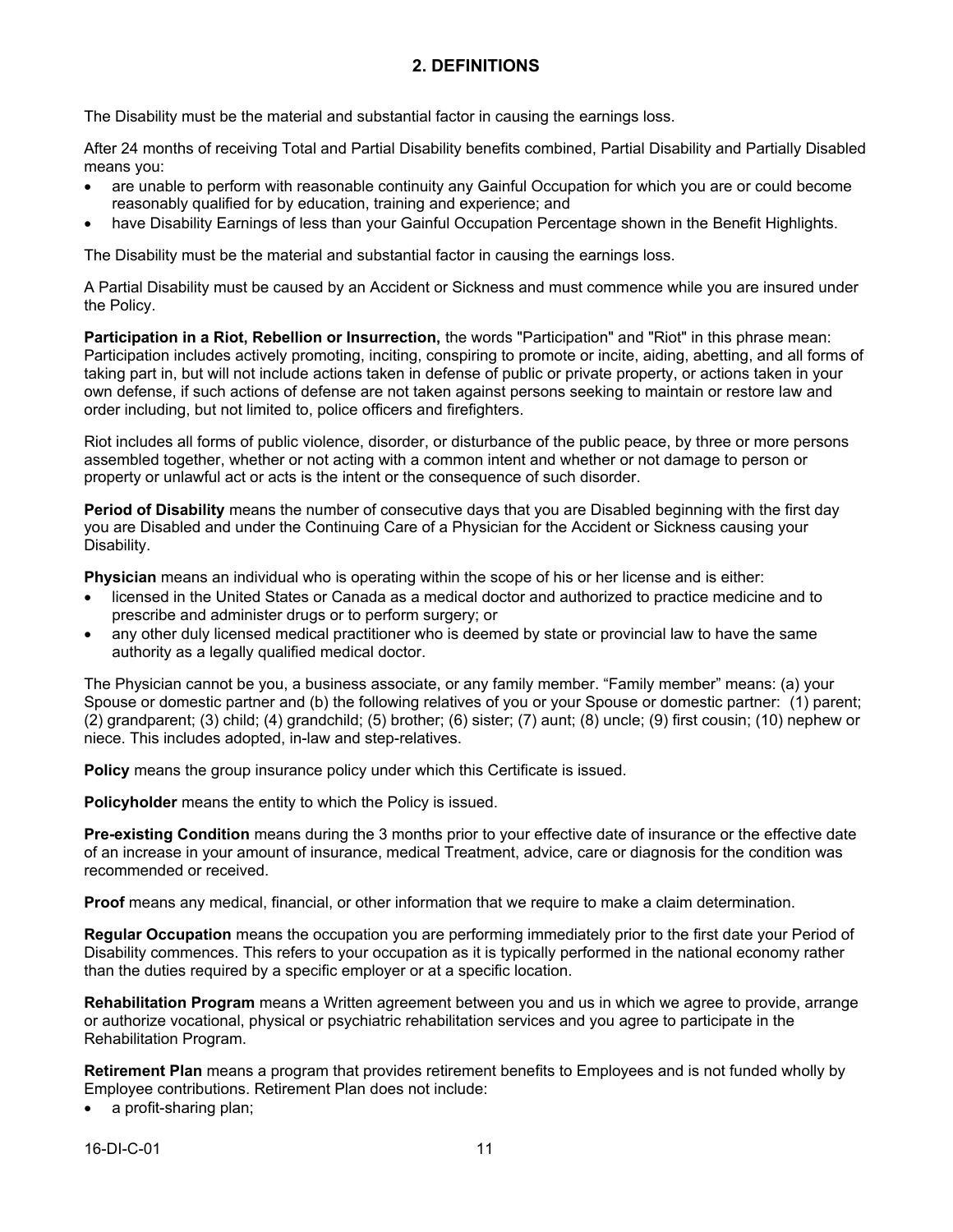- a thrift plan;
- a deferred compensation plan:
- a non-qualified pension plan;
- an Individual Retirement Account (IRA);
- a Tax Sheltered Annuity (TSA);
- a salary reduction plan  $(401(k), 403(b))$  or like plan);
- a Keogh plan (HR-10) with respect to Partners;
- an Employee Stock Ownership Plan (ESOP); or
- any amount rolled over or transferred to any other retirement plan as defined in Section 402 of the Internal Revenue Code.

**Sickness** means disease or illness, Mental Illness, Drug and Alcohol Illness, Chemical and Environmental Illness, Chronic Fatigue, Musculoskeletal and Connective Tissue Illness, Fibromyalgia or pregnancy, including Complications of Pregnancy. A Disability caused by a Sickness must:

- occur while covered under the Policy; and
- not otherwise be excluded under the Policy.

**Signed** means any symbol or method executed or adopted by a person with the present intention to authenticate a record, and which is on or transmitted by paper, electronic or telephonic media, and which is consistent with applicable law.

**Spouse** means any person who is a party to a marriage and under state, federal or provincial law is recognized as a spouse or civil union partner.

**Total Disability and Totally Disabled** means during the Elimination Period and the next 24 months you are unable to perform one or more of the Material and Substantial Duties of your Regular Occupation.

After 24 months of receiving Total and Partial Disability benefits combined, Total Disability and Totally Disabled means you are unable to perform with reasonable continuity any Gainful Occupation for which you are or could become reasonably qualified for by education, training and experience.

Total Disability must be caused by an Accident or Sickness and must commence while you are insured under the Policy.

**If school is in session:** You are Totally Disabled when we review your claim and determine that due to your Accident or Sickness, you are unable to perform the Material and Substantial Duties of your Regular Occupation.

**If school is not in session:** You are Totally Disabled when we review your claim and determine that due to your Accident or Sickness, you are or would be unable to perform the Material and Substantial Duties of your Regular Occupation.

**Treatment** means a Physician's consultation, care or services; diagnostic measures; or the prescription, refill or taking of prescribed drugs or medicines.

**We, Us, Our (we, us, our)** means Sun Life Assurance Company of Canada.

**Written or Writing** means a record which is on or transmitted by paper, electronic or telephonic media, and which is consistent with applicable law.

**You, Your (you, your)** means an Employee who is eligible for insurance under the Policy.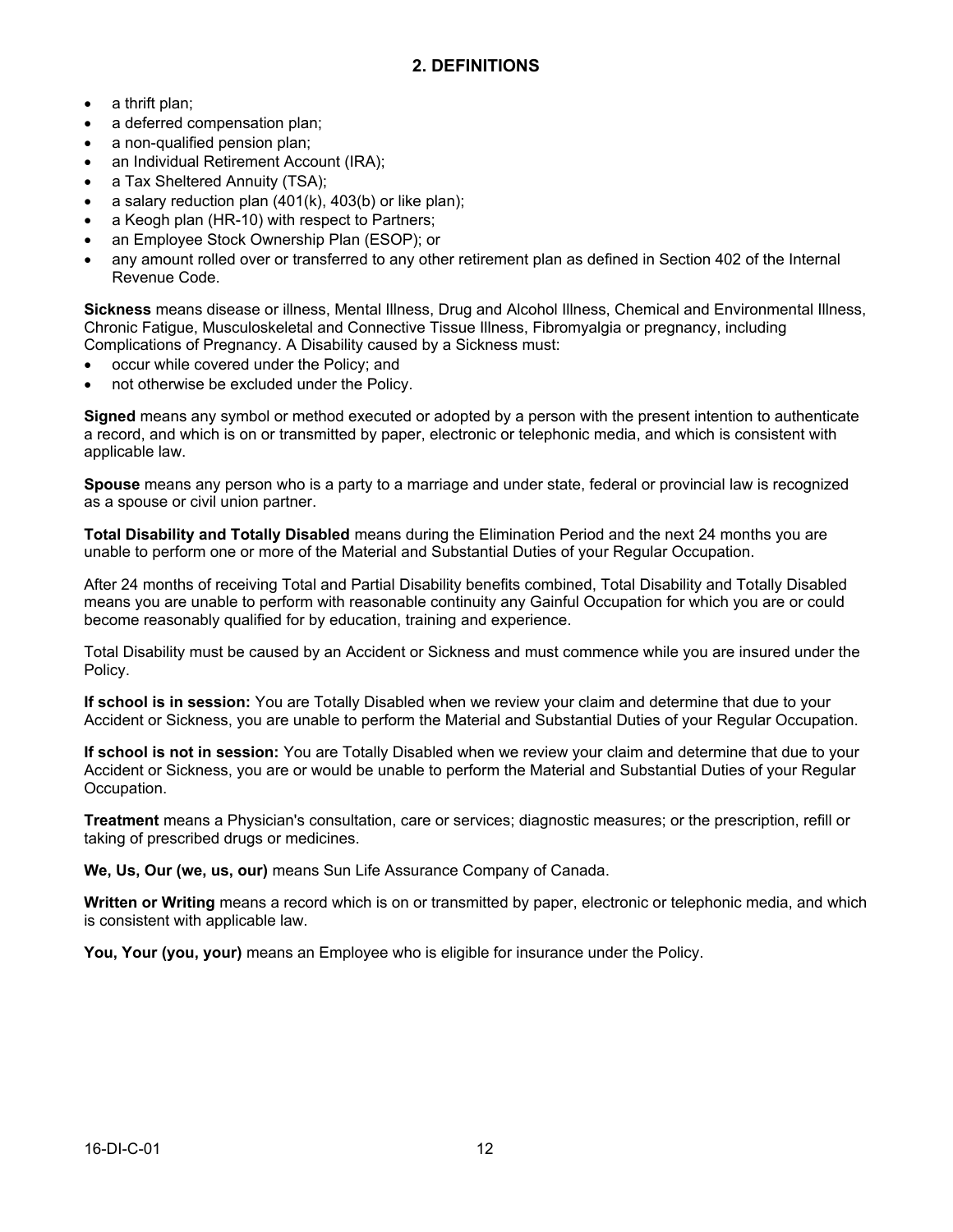### **When are you eligible for insurance?**

You are initially eligible for insurance on the latest of:

- · July 1, 2019;
- · the first day of the month following your date of employment; or
- the date you first are Actively at Work in an Eligible Class.

#### **When must you enroll for insurance?**

You must enroll within 31 days of the date you are initially eligible, otherwise you will be considered a Late Entrant.

If you decide later you want to enroll for insurance, you will not be allowed to enroll until the next Enrollment Period unless you have a Family Status Change.

#### **When does your insurance start?**

Your insurance starts on the later of the date:

- · you are eligible; or
- · you enroll and agree to make any required contribution toward the cost of the insurance; and you are Actively at Work on that date.

If you are not Actively at Work, your insurance will not start until you resume being Actively at Work.

#### **When can you make changes in your insurance?**

You may request a change in your benefit elections during any Enrollment Period after you are covered under the Policy and Actively at Work.

You may also request a change in insurance at any time due to a Family Status Change. Such request must be made within 31 days of the date the Family Status Change occurred.

You may only increase or decrease your insurance within the limits shown in the Benefit Highlights.

#### **When does a change in your insurance start?**

If you are Actively at Work, any increase in insurance or benefits (other than Family Status Changes) will start:

- · on the July 1st following the date of change, when you apply for a different coverage option; or
- on the date of change, for an increase in your Total Monthly Earnings.

If you are not Actively at Work on that date, any increase in insurance or benefits will not start until you resume being Actively at Work.

Whether or not you are Actively at Work, any decrease in insurance or benefits (other than Family Status Changes) will start:

- on the July 1st following the date of change, when you reduce coverage; or
- on the date of change, for a decrease in your Total Monthly Earnings.

If you are Actively at Work, any increase in insurance or benefits due to a Family Status Change will start on the later of:

- · the date you apply for such change in coverage, if you applied within 31 days of the Family Status Change; or
- · the date you agree to make any required contribution toward the cost of insurance; or
- the date of the Family Status Change.

If you are not Actively at Work on that date, any increase in insurance will not start until you resume being Actively at Work.

Any reduction in insurance due to a Family Status Change will start on the date of the Family Status Change, whether or not you are Actively at Work.

Any change is subject to all the terms of the Policy.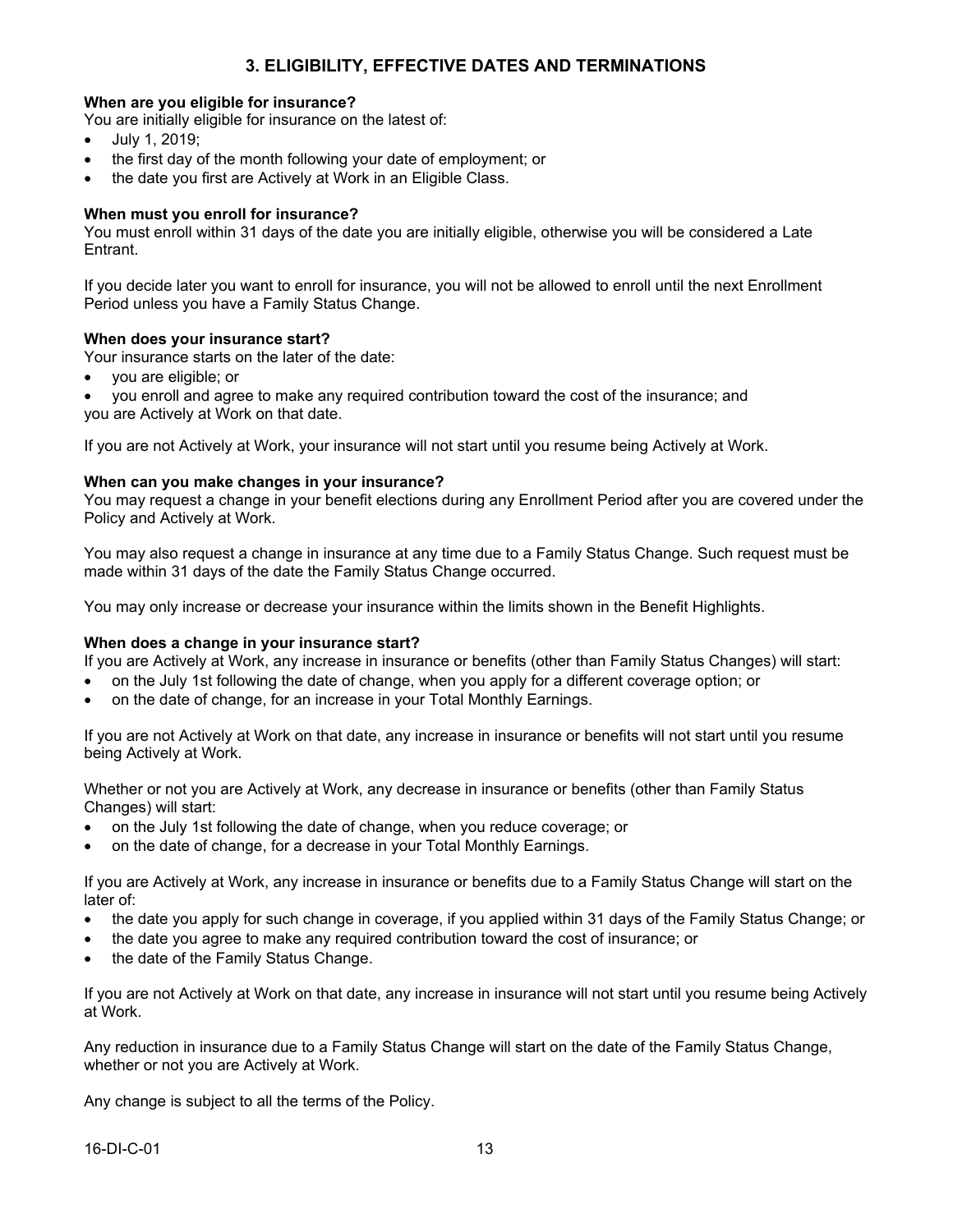### **3. ELIGIBILITY, EFFECTIVE DATES AND TERMINATIONS**

#### **When does your insurance end?**

Your insurance under the Policy will end on the earliest of the following to occur:

- the date the Policy terminates;
- the last day of the period for which any required premium has been paid for your insurance or any part of your insurance; or
- the date you die.

Your insurance will also end when any of the following occur, but coverage may be extended subject to any allowed continuation as specified in the Insurance Continuation section:

- the date you are no longer in an Eligible Class;
- the date you enter active duty in any armed service;
- the last day of the month in which you retire;
- the date your class is no longer included for insurance; or
- the last day you are Actively at Work.

#### **If your coverage has ended, can it be reinstated?**

If your insurance ends for any reason other than you have voluntarily terminated your insurance, then you may apply to reinstate your insurance. To reinstate your insurance, you must apply within 31 days after you return to being Actively at Work in an Eligible Class. Reinstatement will be effective on the latest date when all of the following have occurred:

- · you agree to make any required contribution toward the cost of your insurance; and
- you are Actively at Work.

A new Eligibility Waiting Period will not apply.

Your reinstated insurance will be subject to all the terms and provisions of the Policy.

Coverage will not be reinstated for any amount of insurance which you continued under the Conversion Privilege, unless you cancel such coverage.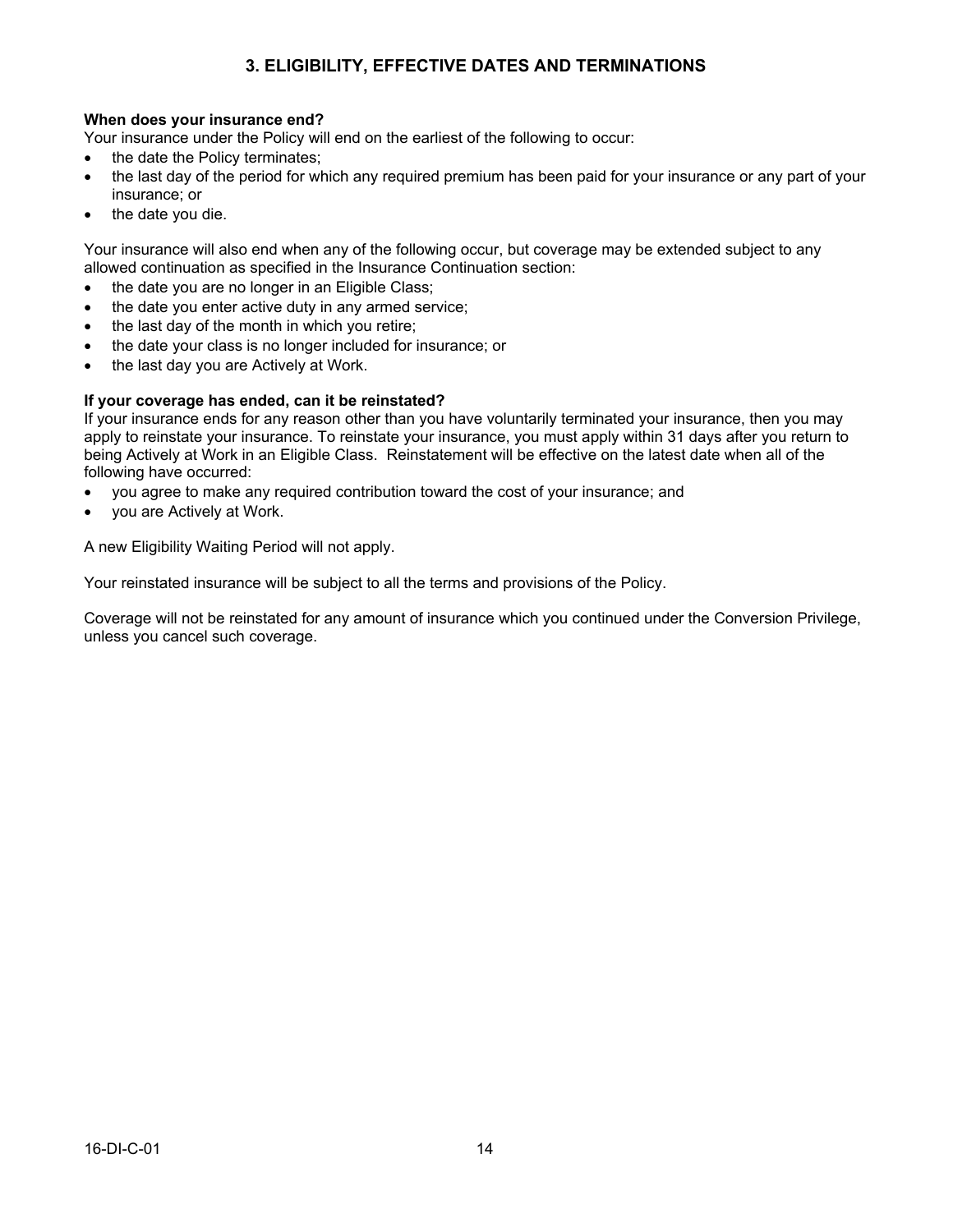### **4. BENEFIT PROVISIONS**

#### **What is the disability income benefit?**

Disability income benefits are benefits paid to you to partially replace your income if you become Disabled while insured.

#### **When do disability income benefits become payable?**

We will pay you a benefit as calculated below, for a Period of Disability, subject to all the terms of the Policy if you:

- send Proof to us that you have become Disabled;
- are insured under the Policy at the time your Disability commences; and
- have completed your Elimination Period shown in the Benefit Highlights.

#### **How is the benefit calculated for a Total Disability?**

To determine the benefit we will pay each month you are Totally Disabled we will subtract all Deductible Sources of Income from the lesser of:

- the Benefit Percentage you elected multiplied by your Total Monthly Earnings; or
- the Maximum Benefit you elected.

The result is your Total Disability benefit.

The benefit payable will never be less than the Minimum Benefit shown in the Benefit Highlights.

#### **How is the benefit calculated for a Partial Disability?**

To determine the benefit we will pay for the first 12 months while you are Partially Disabled, add your Deductible Sources of Income and your Disability Earnings to your Gross Benefit for a Total Disability.

If the calculation above is more than 100% of your Indexed Total Monthly Earnings, subtract the amount in excess of 100% from your benefit for a Total Disability. The result is your benefit for a Partial Disability.

If the calculation above is 100% or less than your Indexed Total Monthly Earnings, your benefit for a Partial Disability is the same as your benefit for a Total Disability.

If you are earning 20% or less of your Indexed Total Monthly Earnings, a Total Disability Benefit will be paid. The Benefit will never be less than the Minimum Benefit shown in the Benefit Highlights unless otherwise specified in "**What happens when the Other Income benefits have been awarded or have been denied?**".

If you continue to be Partially Disabled after receiving Partial Disability benefits for 12 months, your Partial Disability benefit will be recalculated based on the following formula:

(A divided by B) multiplied by C

where:

- A = your Indexed Total Monthly Earnings minus your Disability Earnings.
- B = your Indexed Total Monthly Earnings.
- C = your benefit for a Total Disability.

If you are earning 20% or less of your Indexed Total Monthly Earnings, a Total Disability Benefit will be paid. The Benefit will never be less than the Minimum Benefit shown in the Benefit Highlights unless otherwise specified in "**What happens when the Other Income benefits have been awarded or have been denied?**".

#### **When is the benefit paid?**

The benefit will be paid as follows:

- · benefits will be paid monthly following your Elimination Period as specified in the Benefit Highlights; and
- for each day for which a benefit is payable, the amount paid will be equal to  $1/30<sup>th</sup>$  of the benefit.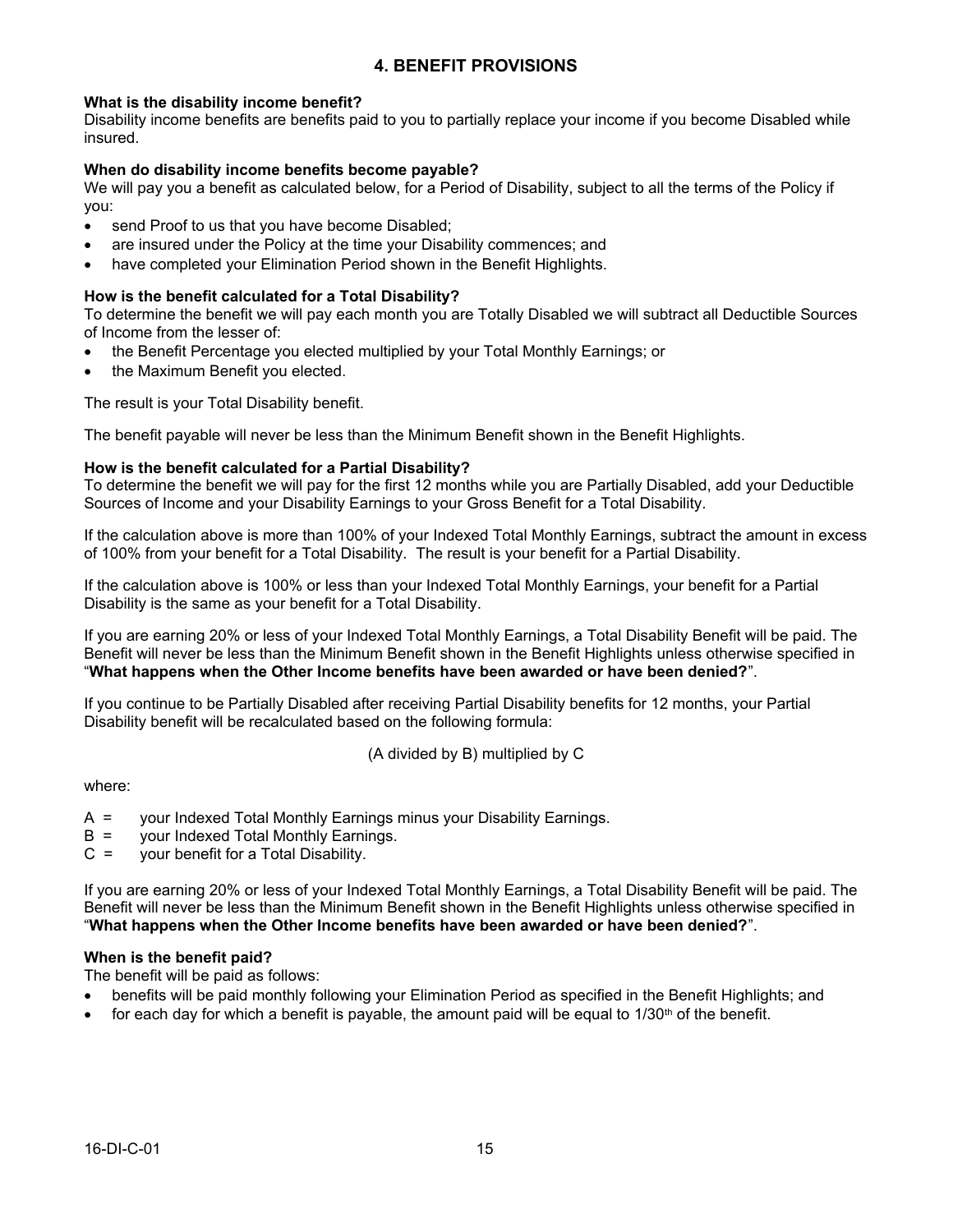### **4. BENEFIT PROVISIONS**

#### **What happens if you return to full-time work and become Disabled again?**

We will treat this new Disability as part of your prior Disability if you returned to work and were Actively at Work for less than:

- · six months, if due to the same or related causes; or
- · one day, if due to an entirely unrelated cause.

You will not have to complete a new Elimination Period.

Your benefit will be subject to the same terms and conditions as were applicable to the original Disability.

Your benefit will not continue if:

- · your coverage under the Policy terminates; or
- · you become eligible for coverage under any other group disability income policy.

If your new disability begins later than the time periods specified, you will need to complete a new Elimination Period.

#### **When does your benefit end?**

Your benefit will end on the earliest of the date:

- · you do not submit to any medical examination or clinical assessment requested by us;
- we determine you are no longer Disabled, even if you choose not to work;
- you reach the end of your Maximum Benefit Duration;
- · you do not provide Proof to us that you continue to be Disabled; or
- · you do not provide Proof that your earnings loss is a direct result of your Disability.

In addition to the circumstances shown above, your benefit is subject to termination as otherwise stated under the terms and conditions of the Policy.

#### **How is Other Income applied to your benefit?**

The amount of Deductible Sources of Income you receive will be deducted from your Gross Benefit.

#### **Are you required to apply for Other Income benefits?**

If you are, or become eligible, for any Deductible Sources of Income, you must apply for that Other Income and make reasonable efforts to reapply for or appeal the denial of any application for that Other Income. Any assistance in that process is not an acknowledgement that you are Disabled or have an eligible claim for benefits.

#### **Is Other Income estimated?**

We have the right to estimate the amount of any Deductible Sources of Income you are eligible to receive and to reduce your benefit by the estimated amount.

Until approval or denial is made, we will estimate the amount you would receive for any Deductible Sources of Income. That estimate will be considered your Deductible Sources of Income amount. When approval or denial is made, the benefits paid or payable will be adjusted as necessary. We will not estimate if:

- you have applied for the Other Income benefits; and
- · you agree to appeal any denials of any Deductible Sources of Income benefits to all administrative levels we deem necessary; and
- you complete and sign the Sun Life Reimbursement Agreement.

#### **What happens when the Other Income benefits have been awarded or have been denied?**

You must notify us in Writing within 31 days of receiving notice of approval, denial or an adjustment in the amount of Deductible Sources of Income (other than for cost of living increases). If necessary we will make an adjustment to your benefit. If you have been underpaid, we will immediately make a lump sum payment to you of the amount that has been underpaid. If you have been overpaid, you must reimburse us the amount of the overpayment within 31 days of the award. We have the right to reduce or eliminate your future benefit payments until you have repaid the amount of the overpayment. During the overpayment reimbursement period, the Minimum Benefit will not apply.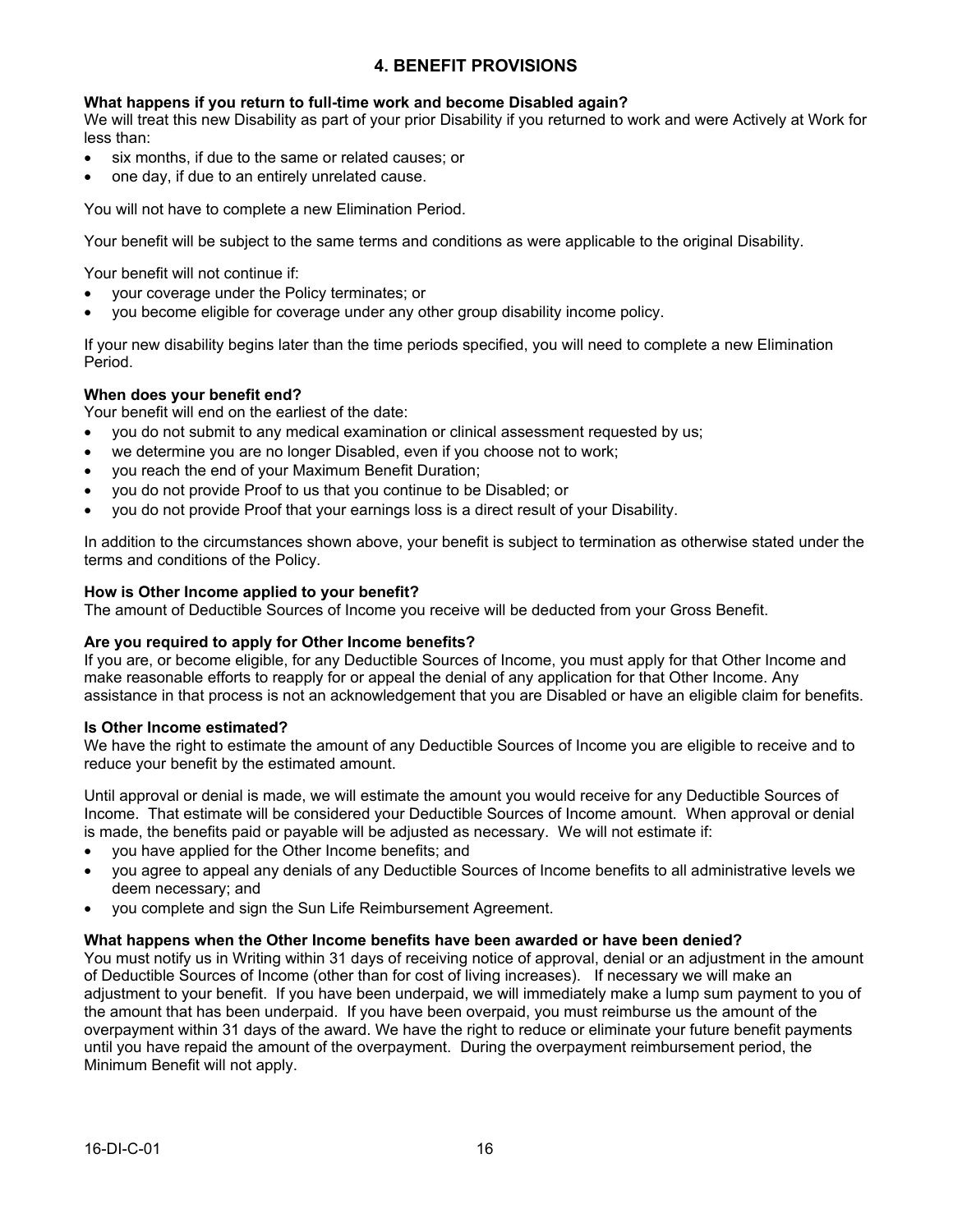### **4. BENEFIT PROVISIONS**

#### **What happens if you receive increases in your Other Income benefits?**

After the first deduction for each of your Deductible Sources of Income benefits, we will not reduce your benefit payments due to cost of living increases you receive from any sources described as Deductible Sources of Income. This does not apply to any increase in earnings you receive from employment.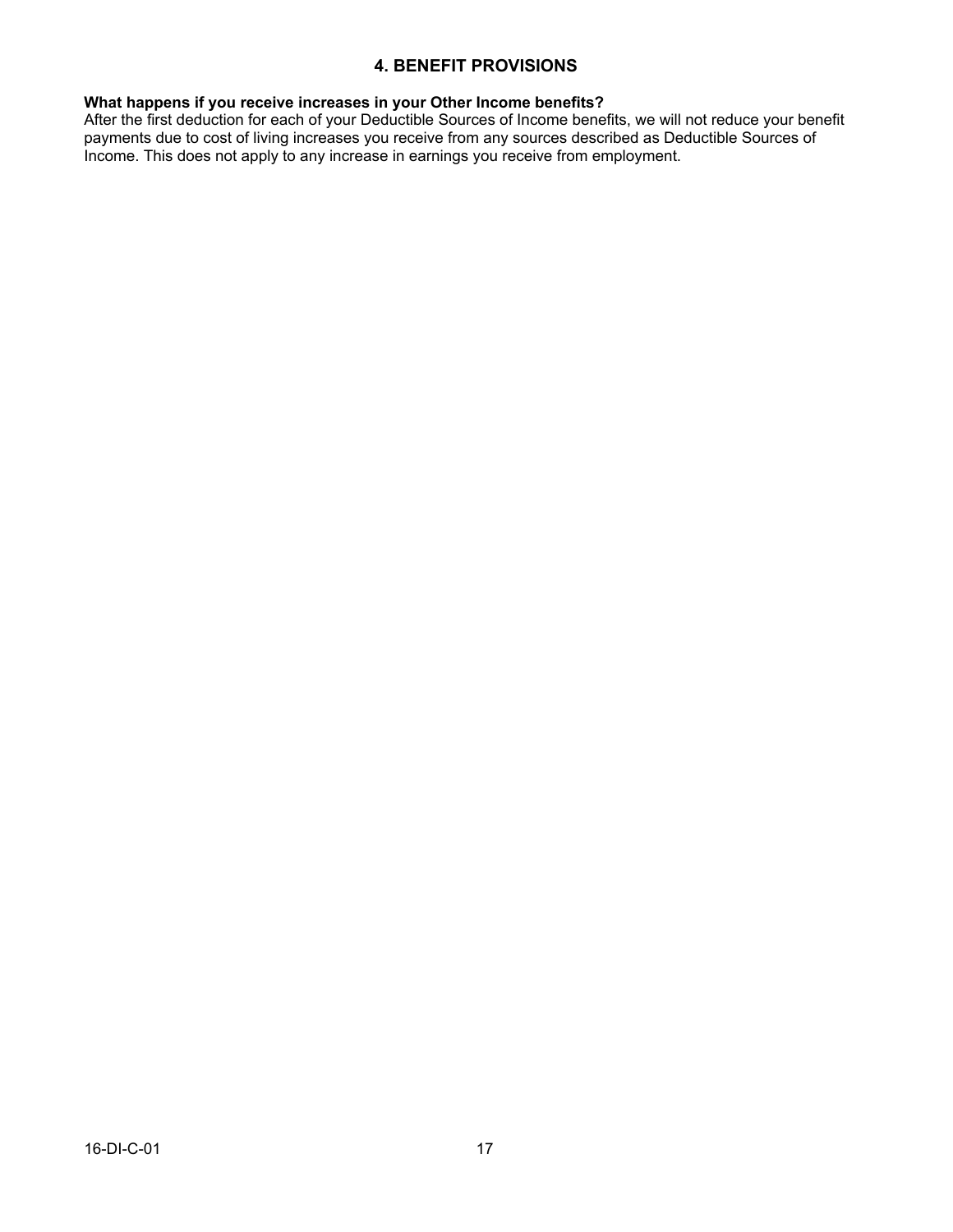### **5. ADDITIONAL BENEFITS**

You are insured for the additional benefits shown below provided you:

- are eligible for those benefits;
- are enrolled for those benefits; and
- have agreed to make the required contribution for those benefits.

These additional benefits are subject to all the terms and conditions of the Policy. In addition to the termination provisions shown in the Eligibility, Effective Dates and Terminations section, termination provisions specific to an additional benefit are shown in this section.

#### **CONVERSION PRIVILEGE**

#### **What is the Conversion Privilege?**

If your coverage ceases due to termination of your employment, you may be eligible to participate in a group conversion policy.

#### **How are you eligible for coverage under the Conversion Policy?**

You are eligible if:

- your coverage ends because your employment terminates; and
- · you were covered for at least 12 consecutive months immediately before your coverage under the Policy terminated.

To apply for coverage under the Conversion Policy, you must, within 31 days of your termination, submit to us an application and the first premium payment.

#### **When is coverage under the Conversion Policy not available?**

Conversion is not available to you if:

- · you have retired;
- you have reached age 70;
- you are not in an Eligible Class under the Policy;
- the Policy has been amended to exclude your Eligible Class;
- · you have failed to make any required premium contributions;
- · you are Disabled; or
- · you become covered under another employer's disability plan within 31 days after your insurance terminates under the Policy.

#### **REASONABLE ACCOMMODATION BENEFIT**

#### **What is the Reasonable Accommodation Benefit?**

If you would be able to return to work with your Employer with a modification to your Employer's workplace, we may reimburse your Employer (if appropriate) for the reasonable expenses to modify your Employer's workplace up to a maximum of \$5,000, unless we otherwise approve in Writing. Reimbursement includes expenses for tools, equipment, furniture, or any other changes to your work environment that we agree will allow you to return to work.

We will pay a Reasonable Accommodation Benefit if:

- we approve, in Writing, the workplace modification;
- · your Employer incurs expenses to make the modification to your Employer's workplace;
- · you return to work for your Employer; and
- you were insured under the Policy on the date your Disability began.

#### **REHABILITATION SERVICES**

#### **What are the rehabilitation services?**

If you become Disabled, we may determine that you are a suitable candidate to receive vocational rehabilitation services. In order for you to be eligible for such services, you must have the functional capacity to successfully complete a Rehabilitation Program. These services include, but are not limited to:

- job modification;
- job placement;

16-DI-C-01 18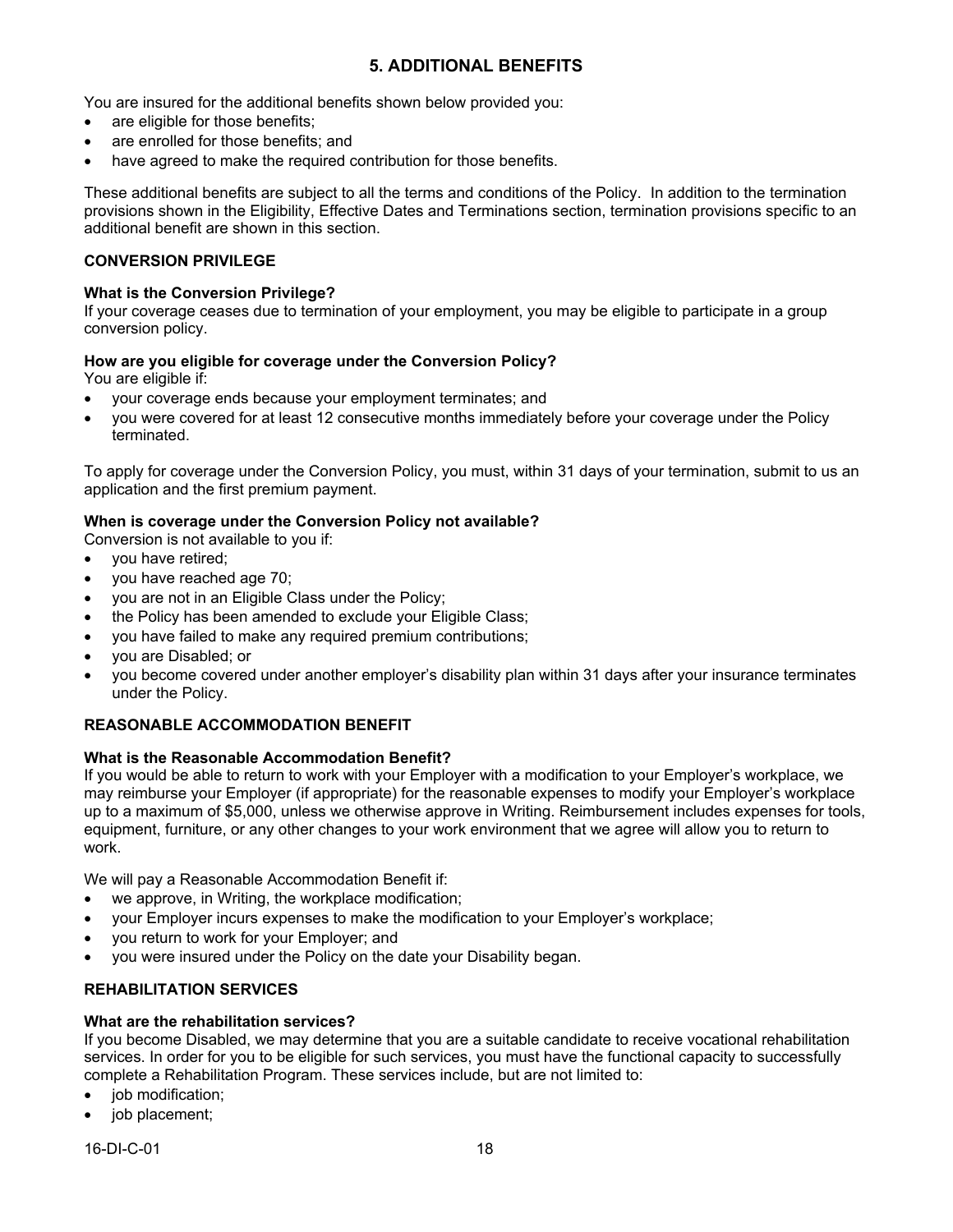### **5. ADDITIONAL BENEFITS**

- retraining; and
- other activities reasonably necessary to help you return to work.

You decide, with your Physician's approval, whether to participate in a Rehabilitation Program. Participation in a rehabilitation assessment or a Rehabilitation Program is at our expense. We will work with you, your Employer, your Physician and others, as appropriate, to develop a Rehabilitation Program.

Eligibility for vocational rehabilitation services is based on your education, training, experience and physical/mental capabilities. We will determine whether you are eligible for vocational rehabilitation services.

The Rehabilitation Program may, at our sole discretion, allow for payment of your medical expense, education expense, moving expense, accommodation expense or family care expense while you are participating in the Rehabilitation Program.

#### **What happens to your benefit if you participate in a Rehabilitation Program?**

If you participate in a Rehabilitation Program, you will receive the greater of:

- · the Benefit Percentage (as shown in the Benefit Highlights), multiplied by 1.10, multiplied by your Total Monthly Earnings, reduced by your Disability Earnings and Deductible Sources of Income; or
- · your current benefit multiplied by 1.10.

This increased amount will end on the earliest of:

- the date you complete the Rehabilitation Program;
- the date you cease to participate in the Rehabilitation Program;
- the date your benefits cease; or
- 12 months after your Rehabilitation Program began.

#### **RETRO DISABILITY BENEFIT**

#### **What is a Retro Disability Benefit?**

If you are receiving a Total Disability benefit, an additional Retro Disability Benefit will be payable if:

- · we receive Proof that you had a Retro Disability that was due to the same Accident or Sickness that caused your Total Disability; and
- · your Elimination Period is 90 days or more.

#### **What is the amount of the Retro Disability Benefit?**

The Retro Disability Benefit is your Gross Benefit multiplied by the number of months (30 days each) in your Elimination Period. This amount is not subject to reduction due to Other Income.

If a Total Disability benefit is payable and your Total Disability is due to a Felonious Assault, the Retro Disability Benefit, as described above, will be increased by an additional 10%.

#### **When is the Retro Disability Benefit Paid?**

Within 90 days of completion of your Elimination Period, you must send us Proof of your Retro Disability. The Retro Disability Benefit will be paid immediately to you in a single lump sum amount.

Any benefits payable after completion of your Elimination Period will be subject to the terms of the Policy, including reductions by any Other Income.

For the purposes of this Retro Disability Benefit:

**Hospital Confinement or Hospital Confined** means admission to a Hospital and Confinement as a resident bed patient due to an Accident or Sickness. The Confinement must be on the advice of a Physician and be Medically Necessary. Confinement to an emergency room, outpatient treatment room, or observation unit is not considered a Hospital Confinement.

**Retro Disability** means an Accident or Sickness that results in Hospital Confinement that begins on the date you become Totally Disabled or within 48 hours of the date your Total Disability begins and continues for at least 14 consecutive days. Your Total Disability must be continuous throughout your Elimination Period.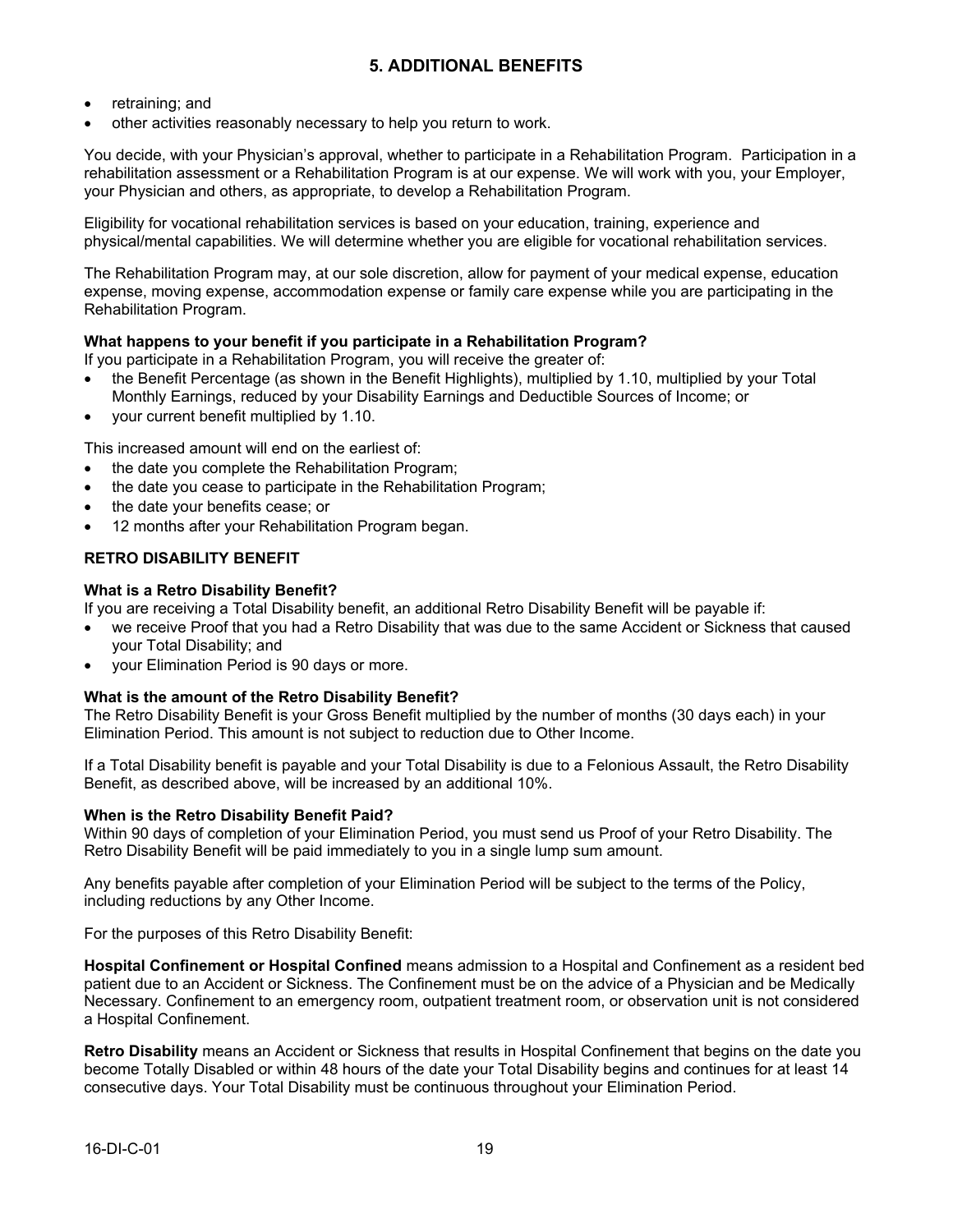### **5. ADDITIONAL BENEFITS**

**Felonious Assault** means an action that would be characterized as a felony in the jurisdiction where the assault occurred.

#### **SURVIVOR BENEFIT**

#### **What happens to your benefit if you die?**

If you die while insured under the Policy, we will pay a lump sum benefit to your Eligible Survivor provided:

- you were Disabled prior to your death;
- · you completed your Elimination Period; and
- we receive Proof of your death.

#### **How is the Survivor Benefit determined?**

If the above conditions are met, we will pay your Eligible Survivor 3 times your Gross Benefit for the month prior to your death.

Only one lump sum will be paid regardless of the number of Eligible Survivors. If there is more than one Eligible Survivor, the lump sum will be paid in equal shares to those persons.

If you do not have an Eligible Survivor, the Survivor Benefit will be payable to your estate.

For the purposes of this Survivor Benefit:

**Eligible Survivor** means your Spouse. If you do not have a Spouse at the time of your death, your children who are under age 25 are your Eligible Survivors.

#### **WAIVER OF PREMIUM**

#### **Are you required to pay premiums while you are Disabled?**

We will waive the premium payments for your insurance under the Policy beginning the first of the month following completion of your Elimination Period. The waiver will continue as long as benefits are payable under the Policy. If the Policy is in force when your Disability ends, you will remain insured if you return to an Actively at Work status in an Eligible Class and premium payments for your insurance under the Policy are made on the first of the month following the date you are no longer Disabled.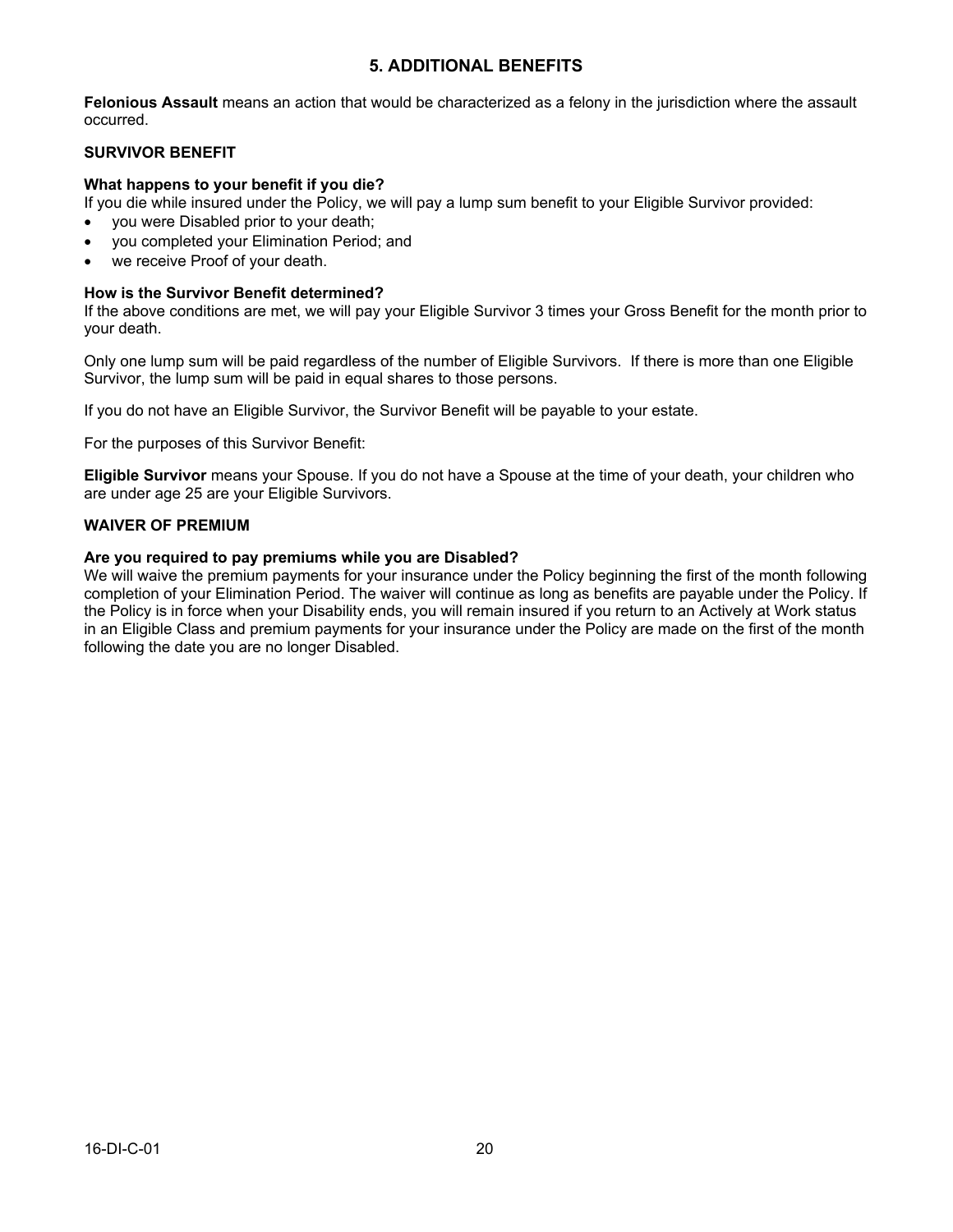### **6. EXCLUSIONS AND LIMITATIONS**

#### **What are the exclusions?**

No benefit is payable to you under the Policy for any Period of Disability or other loss for which benefits are payable that is caused by, contributed to in any way or resulting from:

- intentionally self-inflicted injuries;
- war or any act of war or your active duty in any armed service during a time of war (this does not include acts of terrorism);
- a Pre-existing Condition; except:
	- · if your Disability begins later than 12 months after your effective date or later than 12 months after the effective date of any increase in your amount of insurance;
	- for cost of living, contract, or periodic salary review increases;
- · your active Participation in a Riot, Rebellion or Insurrection;
- · your committing or attempting to commit an assault, felony, or other criminal act;
- · your operation of any motorized vehicle while under the influence of any illegal substance or medication not prescribed by a Physician, or while Intoxicated.

#### **What are the limitations?**

No benefit is payable to you for any Period of Disability or other loss:

- while you are not under the Continuing Care of a Physician for the Accident or Sickness causing your Disability, unless you have reached your maximum point of recovery and are still Disabled;
- for any period you do not submit to any medical examination or clinical assessment requested by us; or
- for any Period of disability during which you are incarcerated.

#### **Is a limited benefit payable for a Disability due to Mental Illness?**

If a Period of Disability is caused by, contributed to in any way or resulting from Mental Illness, the benefit will be paid for not more than 24 months if you are under the Continuing Care of a specialist in psychiatric care. Benefits will be paid beyond 24 months if:

- · you are Confined in a Hospital or institution licensed to provide psychiatric Treatment; or
- · you continue to be Disabled when discharged from a Hospital or institution licensed to provide psychiatric Treatment, then we will continue your benefits for up to 90 days. If you become reconfined during the 90 day period and remain Confined for at least 14 consecutive days, we will continue your benefit payments during your reconfinement. Upon discharge, you will be eligible for up to an additional 90 days of benefits if you continue to be Disabled.

#### **Is a limited benefit payable for a Disability due to Drug and Alcohol Illness?**

If a Period of Disability is caused by, contributed to in any way or resulting from Drug and Alcohol Illness, the benefit will be paid for not more than 24 months if you are actively supervised by a Physician or rehabilitation counselor and are receiving continuing Treatment from a rehabilitation center or a designated institution approved by us. Benefits will be paid beyond 24 months if you are Confined in a Hospital or institution licensed to provide Drug or Alcohol Treatment.

#### **Is a limited benefit payable for a Disability due to other conditions?**

If a Period of Disability is caused by, contributed to in any way or resulting from Chemical and Environmental Illness or Chronic Fatigue or Musculoskeletal and Connective Tissue Illness, or Fibromyalgia, the benefit will be paid for not more than 24 months. Benefits will be paid beyond 24 months if you are Confined in a Hospital or institution.

#### **Is a limited benefit payable if you are living outside the United States or Canada?**

If you are residing outside of the United States or Canada during a Period of Disability, the benefit will be paid for not more than 12 months. You will be considered to be residing outside the United States or Canada if you have been outside of the United States or Canada for a total period of 6 months or more during any 12 consecutive months of benefit payments. Benefits after the first 12 months are payable only if you return to the United States or Canada for 6 consecutive months. This Limitation does not apply if your Disability begins while you are Actively at Work or on vacation outside of the United States or Canada and you return as soon as you are physically able to do so.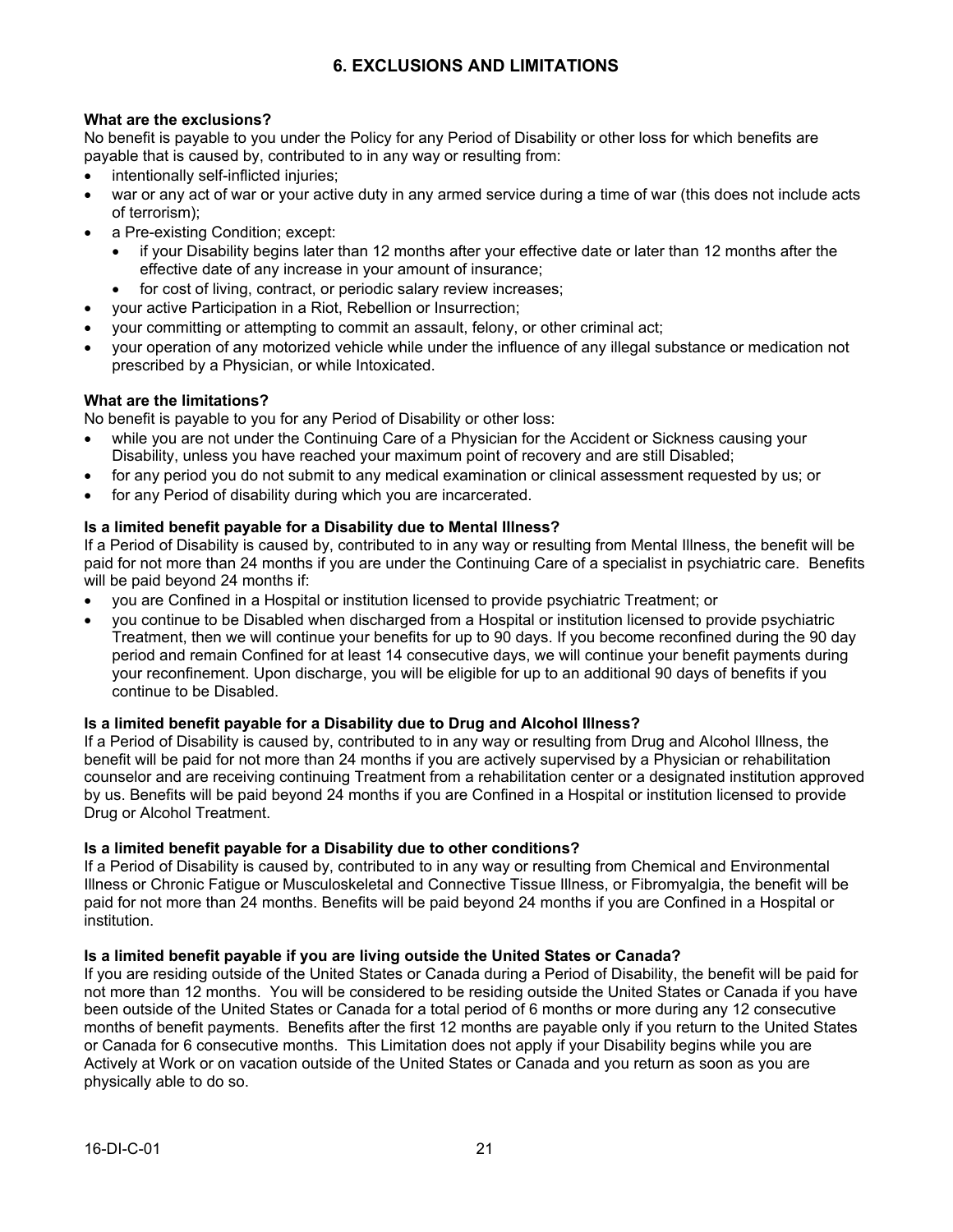### **7. CLAIMS**

#### **How is a claim submitted?**

To submit a claim, you or someone on your behalf must send us Written notice and Proof of claim on our form within the time limits specified. Your Employer has the notice and Proof of claim forms.

#### **NOTICE OF CLAIM**

#### **When does Written notice of claim have to be submitted?**

Written notice of claim must be given to us or our agent who has been authorized to receive such notice:

- for a disability, no later than 30 days before the end of your Elimination Period or within 30 days after the termination of the Policy, if earlier; or
- · for any Additional Benefit, as stated in the Additional Benefit provision, or in the absence of a requirement, as soon as reasonably possible.

If notice cannot be given within the applicable time period, we must be notified as soon as it is reasonably possible.

#### **CLAIM FORMS**

#### **When will we send you the forms for Proof of loss?**

When we receive Written notice of loss, we will send the forms for Proof of loss. If the forms are not provided within 15 days after Written notice of loss is received, Proof of loss may be sent to us covering the occurrence, character, and extent of the loss for which the claim is made, without waiting to receive the Proof of loss forms.

#### **PROOF OF LOSS**

#### **When does Written Proof of loss have to be submitted?**

Proof of loss must be given to us:

- for a disability, no later than 180 days after the end of your Elimination Period; or
- · for any Additional Benefit, as stated in the Additional Benefit provision, or in the absence of a requirement, as soon as reasonably possible.

If requested Proof is not provided, your claim will be denied.

If Proof cannot be given within the time limit, Proof must be given as soon as reasonably possible. Proof of loss may not be given later than one year after the time Proof is otherwise required unless you are legally incompetent.

#### **What is considered Proof of loss?**

Proof of loss must consist of at least the following information:

- a description of the loss or disability:
- the date the loss or disability or expense occurred;
- the cause of the loss or disability or expense;
- evidence demonstrating the disability and should include at least Hospital records. Physician records, psychiatric records, x-rays, narrative reports, or lab, toxicology or other diagnostic testing materials as appropriate for the disabling condition;
- police reports;
- incidence reports from your Employer;
- payroll records from your Employer; and
- · copies of your wage or earnings statements.

We may require as part of the Proof, authorizations to obtain medical and non-medical information.

Proof of your continued Disability and regular and Continuing Care must be given to us within 30 days of the request for Proof.

Proof must be satisfactory to us.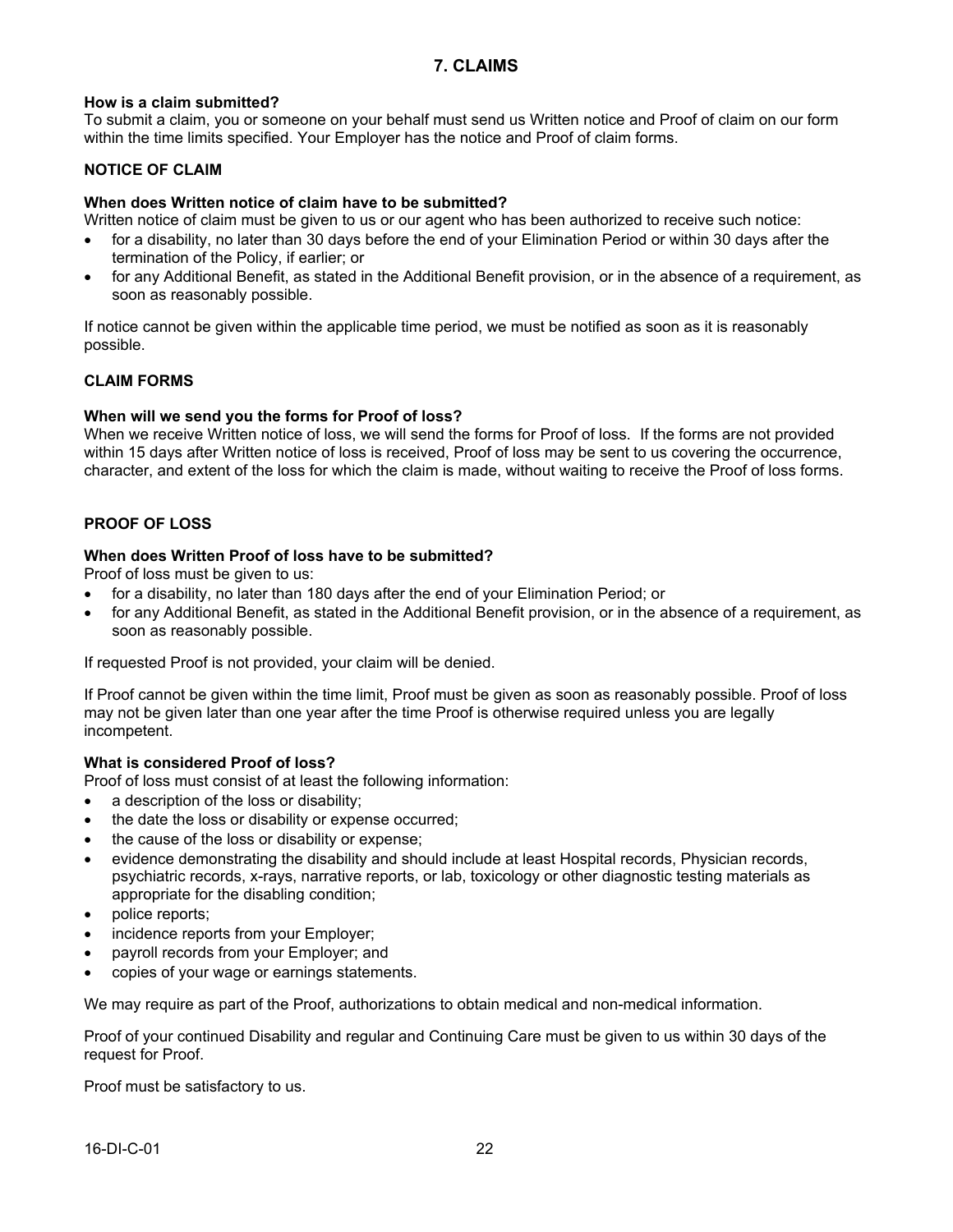### **PAYMENT OF CLAIMS**

#### **When are benefits payable?**

Benefits are payable immediately upon our receipt of satisfactory Proof of loss.

Benefits are based on the coverage that is in force on the date you are Disabled or the expense was incurred. Any change to the Policy will not affect a payable claim that occurs prior to the change.

#### **When will a decision on your claim be made?**

We will send you a Written notice of decision on your claim within a reasonable time after we receive the claim but not later than 45 days after receipt of the claim. If we cannot make a decision within 45 days after receiving your claim, we will request a 30 day extension as permitted by U.S. Department of Labor regulations. If we cannot render a decision within the extension period, we will request an additional 30 day extension. Any request for extension will specifically explain:

- · the standards on which entitlement to benefits is based;
- the unresolved issues that prevent a decision on the claim; and
- · the additional information needed to resolve those issues.

If a period of time is extended because you failed to provide necessary information, the period for making the benefit determination is tolled from the date we send notice of the extension to you until the date on which you respond and provide the requested information. You will have 45 days to provide the specified information.

#### **What if your claim is denied?**

If we deny all or any part of your claim, you will receive a Written notice of denial stating:

- the specific reason(s) for the denial;
- the specific Policy provision(s) on which the denial is based;
- · your right to receive, upon request and free of charge, copies of all documents, records, and other information relevant to your claim for benefits;
- a description of any additional material or information needed to prove entitlement to benefits and an explanation of why such material or information is necessary;
- a description of the appeal procedures and time limits;
- · your right to bring a civil action under ERISA, §502(a) ), if applicable, following an adverse determination on review; and
- · the identity of an internal rule, guideline, protocol or other similar criterion, if any, that was relied upon to deny the claim and a copy of the rule, guideline, protocol or criterion or a statement that a copy is available free of charge upon request.

#### **Can you request a review of a claim denial?**

If all or part of your claim is denied, you may request in Writing a review of the denial within 180 days after receiving notice of denial.

You may submit Written comments, documents, records or other information relating to your claim for benefits, and may request free of charge copies of all documents, records, and other information relevant to your claim for benefits.

We will review the claim on receipt of the Written request for review, and will notify you of our decision within a reasonable time but not later than 45 days after the request has been received. If an extension of time is required to process the claim, we will notify you in Writing of the special circumstances requiring the extension and the date by which we expect to make a determination on review. The extension cannot exceed a period of 45 days from the end of the initial period.

If a period of time is extended because you failed to provide information necessary to decide your claim, the period for making the decision on review is tolled from the date we send notice of the extension to you until the date on which you respond to the request for additional information. You will have at least 45 days to provide the specified information.

#### **What if your claim is denied on review?**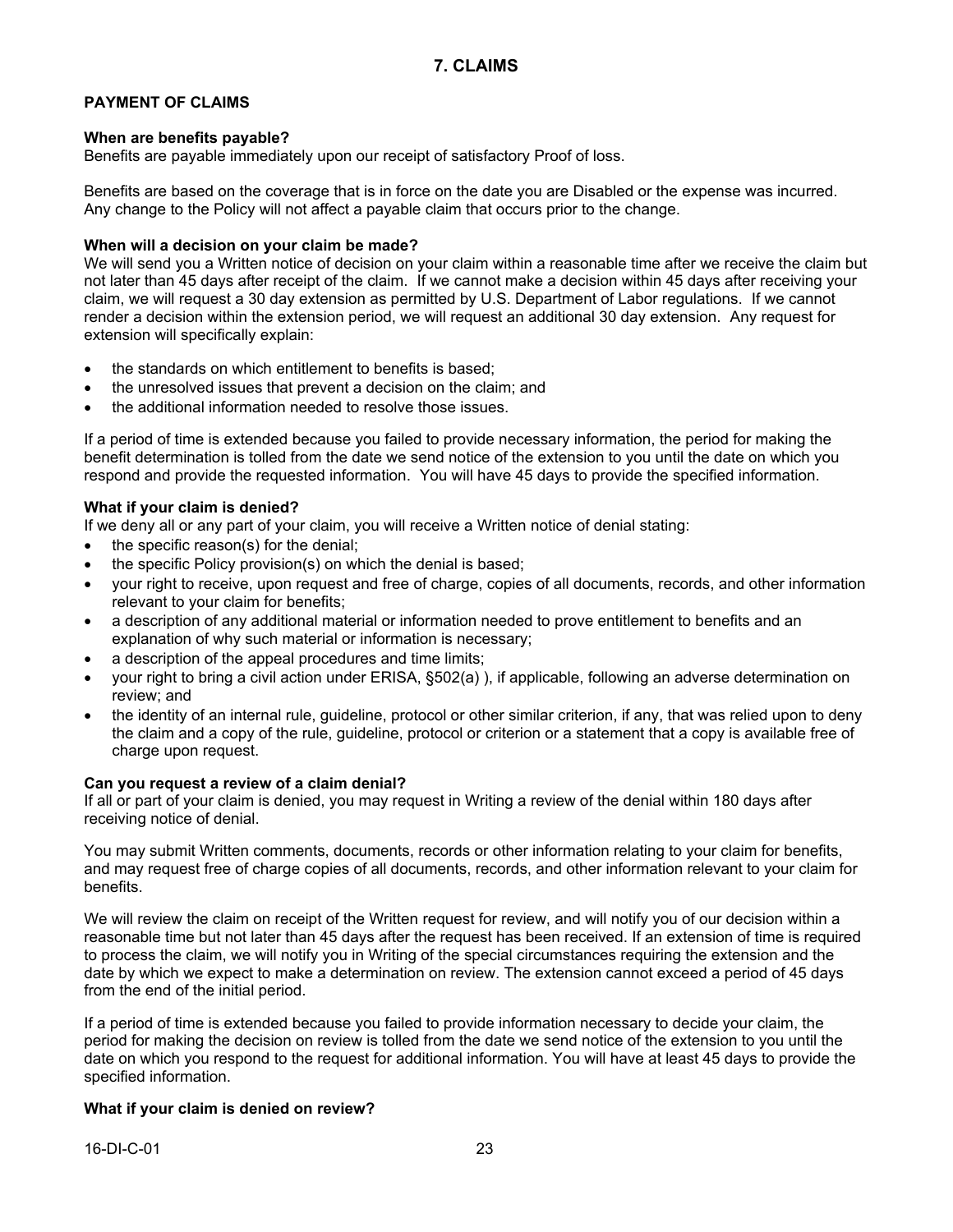### **7. CLAIMS**

If we deny all or any part of your claim on review, you will receive a Written notice of denial stating:

- the specific reasons for the denial;
- the specific Policy provisions on which the denial is based;
- · your right to receive, upon request and free of charge, copies of all documents, records, and other information relevant to your claim for benefits;
- your right to bring a civil action under ERISA, §502(a), if applicable;
- · the identity of an internal rule, guideline, protocol or other similar criterion, if any, that was relied upon to deny the claim and a copy of the rule, guideline, protocol or criterion or a statement that a copy is available free of charge upon request; and
- · the following statement: "You and your plan may have other voluntary alternative dispute resolution options, such as mediation. One way to find out what may be available is to contact your local U.S. Department of Labor Office and your State Insurance regulatory agency."

#### **To whom are benefits payable?**

Survivor Benefits are payable to your Eligible Survivor as defined in the Additional Benefits section of the Certificate. All other benefits payable during your lifetime are payable to you except in the following situations:

- · you are a minor. In such case, claim may be made by your duly appointed guardian, conservator or committee and we will pay to such person or persons;
- due to physical or mental incapacity, you cannot, in our judgment, give us a valid receipt for payments. In such case, claim may be made as described above; or
- · you die before we pay you. In such case, claim may be made by your executor or the administrator of your estate and we will pay benefits as defined in the Benefit Provisions section of the Certificate.

If we do not pay you and claim is not made by the appropriate person designated above, we may, at our option, make payments under either or both Methods A or B below. Any decision to pay any benefits, prior to the appointment of the appropriate person designated (as shown above), is solely at our discretion, and we may choose to pay no amounts under any circumstances until such appropriate person is formally appointed.

Method A: We may pay up to the sum of \$3,000 to any individual or entity we determine has incurred or paid expenses as a result of funeral services provided to or on your behalf. If we pay such a benefit, we will not have to pay that benefit amount again and the total benefit due under the Policy shall be reduced by the amount paid under this provision.

Method B: We may pay the whole or any part of such benefit:

- · to your Spouse, up to a cumulative amount of \$3,000; or
- · if you have no Spouse, up to a cumulative amount of \$3,000 to any one or more of the following relatives in the following order of priority:
	- first, your child or children;
	- then, your mother or father.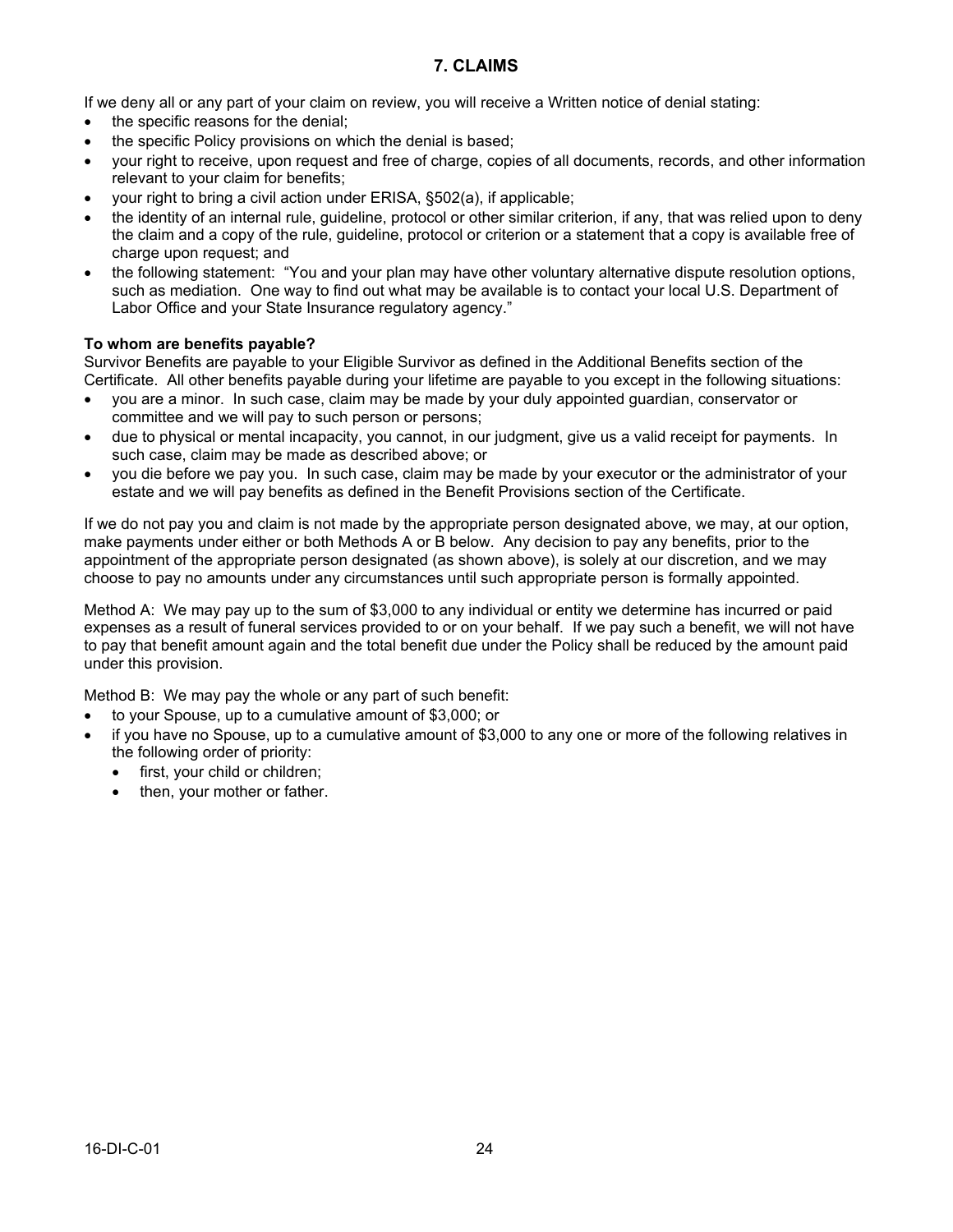### **8. INSURANCE CONTINUATION**

#### **Are there any conditions under which your insurance can continue?**

If you are absent due to Accident or Sickness, your insurance will be continued during:

- the Elimination Period: and
- any period the premium is being waived under the Policy.

While the Policy is in force and subject to the conditions stated in the Policy, your Employer may continue your insurance that was in force on the date immediately before the date you ceased to be Actively at Work by paying the required premium to us for any of the following reasons and durations:

- Layoff  $-$  up to 1 month
- Leave of Absence up to 1 month
- School Recess up to 3 months
- Vacation based on your Employer's policy, not to exceed 3 months.

You should contact your Employer for more details.

While the Policy is in force, you may be eligible to continue your insurance pursuant to the Family and Medical Leave Act of 1993, as amended or continue coverage pursuant to a state required continuation period (if any). You should contact your Employer for more details.

While the Policy is in force, you may be eligible to continue your insurance coverage pursuant to the Uniformed Services Employment and Reemployment Rights Act (USERRA), as amended. You should contact your Employer for more details.

While the Policy is in force, you may be eligible for a Conversion Privilege. Refer to the Conversion Privilege provision in Additional Benefits section. You need to apply for the conversion and pay the required premium within 31 days following your termination of insurance.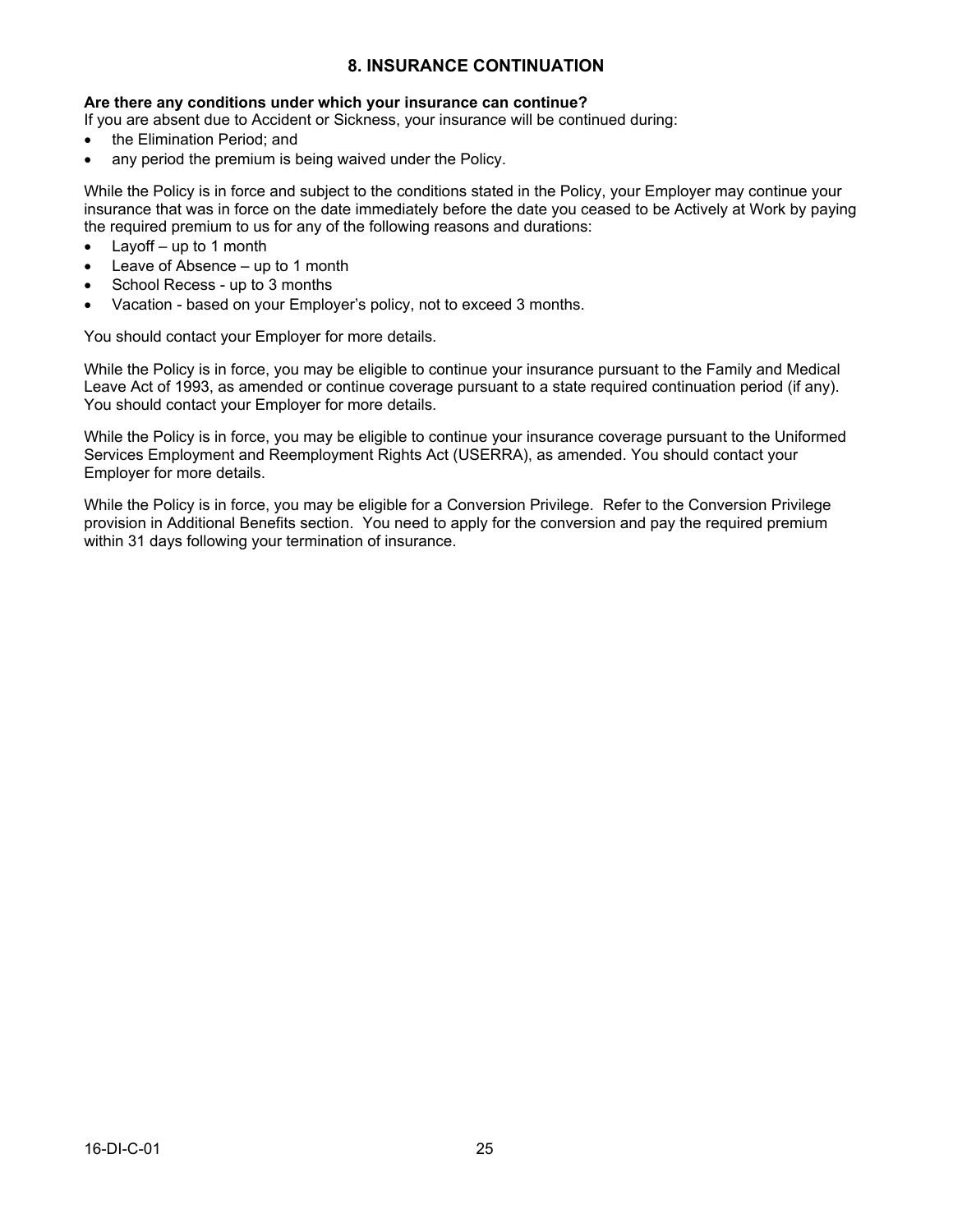### **9. GENERAL PROVISIONS**

#### **AGENCY**

#### **Can the Policyholder, Employer or third party administrator act as our agent?**

For all purposes of the Policy, the Policyholder, Employer or third party administrator acts on its own behalf or as your agent. Under no circumstances will the Policyholder, Employer or third party administrator be deemed our agent.

#### **ALTERATION**

#### **Who can alter the Policy?**

The only persons with the authority to alter or modify the Policy or to waive any of its provisions are our president, actuary, secretary or one of our vice presidents and any such changes must be in Writing.

#### **ASSIGNMENT**

#### **Can benefit payments be assigned?**

You cannot assign any interest in the Policy unless we agree in Writing to such an assignment. We have the right to determine the extent to which any assignment will be honored and the priority of such assignment. We do not assume any responsibility for the validity or sufficiency of any assignment. Any payments made under such assignment after consented to by us will discharge our liabilities under the Policy, to the extent of such payments.

#### **CLERICAL ERROR**

#### **What happens when there is a clerical error in the administration of the Policy?**

Clerical errors in the administration of the Policy or delays in keeping records for the Policy whether by us, the Policyholder, or the Employer:

- will not terminate insurance that would otherwise have been effective.
- will not continue insurance that would otherwise have ceased or should not have been in effect.

If appropriate, a fair adjustment of premium will be made to correct the error, subject to the "Limit of Premium Refunds" section.

This provision does not apply to benefit administration errors by the Policyholder or the Employer which result in an Employee:

- not enrolling for insurance within required time limits;
- failing to request increased amounts of insurance within required time limits;
- failing to provide any required Evidence of Insurability; or
- failing to exercise any available Insurance Continuation or conversion options.

#### **CONFORMITY WITH STATUTES**

#### **What is the effect of Conformity with Statutes?**

If any provision of the Policy conflicts with any applicable law, the provision will be automatically amended to meet the minimum requirements of the law, unless otherwise pre-empted by federal law.

#### **DISCHARGE OF OUR RESPONSIBILITY**

#### **What is the effect of payments under the Policy?**

Payment made under the terms of the Policy will, to the extent of such payment, release us from all further obligations under the Policy. We will not be obligated to see to the application of such payment.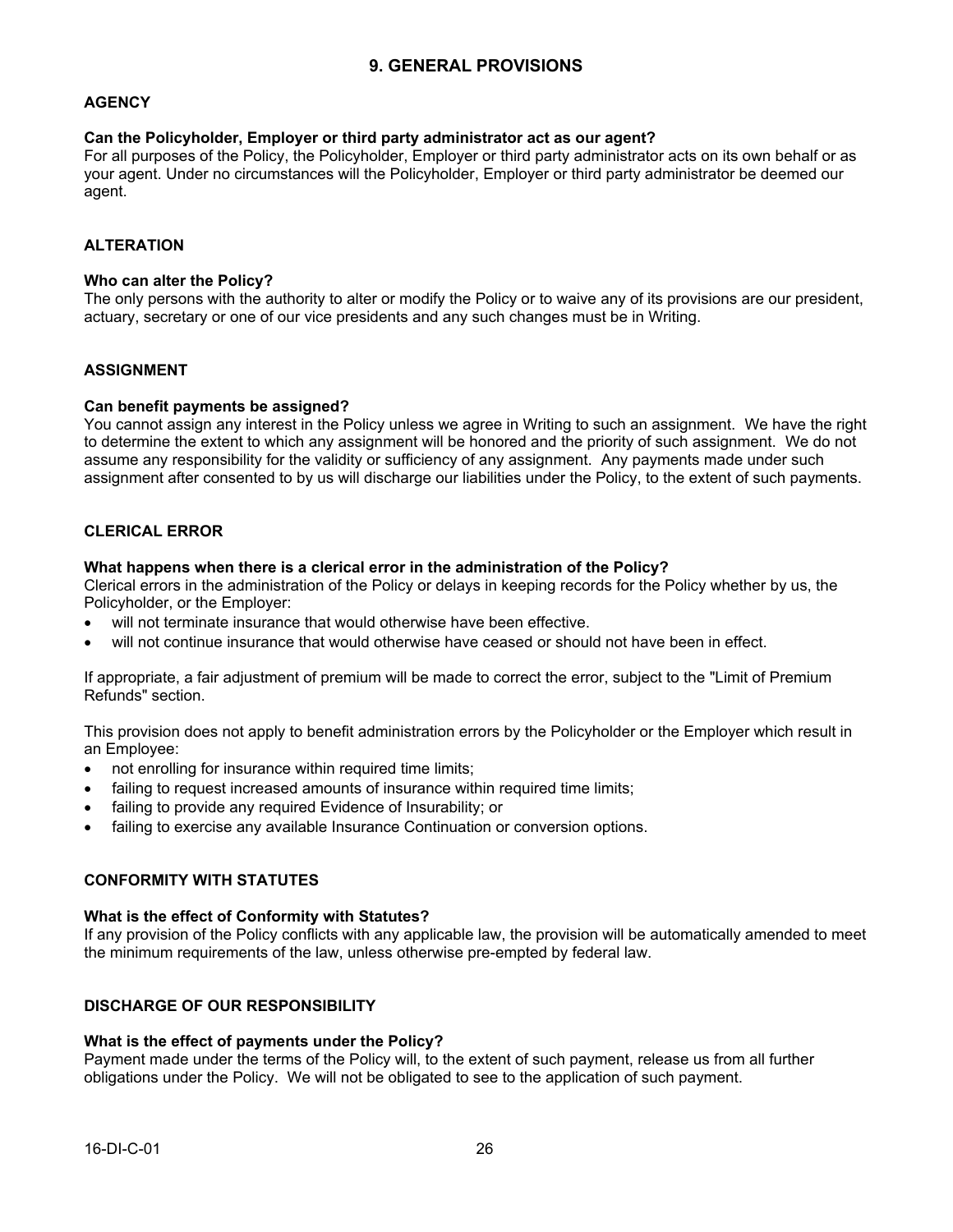### **9. GENERAL PROVISIONS**

### **ENTIRE CONTRACT**

#### **What is the entire contract?**

The following are incorporated in and made part of this Policy:

- any Policy amendments, endorsements or riders;
- the application of the Policyholder;
- the certificate(s); and
- any certificate amendments, endorsements or riders.

The Policy is the entire contract.

The certificate(s) and/or any certificate amendments, endorsements or riders include but are not limited to the following provisions that apply to the Employees of the Employer:

- benefit amounts and maximum limits;
- eligibility and effective date provisions:
- termination provisions;
- exclusions and limitations; and
- · other certificate provisions pertaining to state insurance requirements or that are related to the benefits provided under the certificate(s).

#### **EXAMINATION**

#### **What are our examination rights?**

We, at our expense, have the right to have any person, whose Disability is the basis of a claim:

- examined by a Physician, other health professional or vocational expert of our choice; and/or
- · interviewed by an authorized representative.

This right may be used as often as we determine necessary. Unless authorized by the examining Physician, the examination may not be recorded nor may another person be present during the examination.

#### **GRACE PERIOD**

#### **What is the Grace Period?**

The grace period is the 60-day period of time following the Premium Due Date during which the Policyholder may make an unpaid premium payment. If the Policyholder does not pay the required premium before the end of the grace period, the Policy will automatically cease at the end of the grace period. If the Policyholder gives us advance Written notice that this Policy will cease on an earlier date, then this Policy will cease on that date; but no such termination will take effect during any period for which the required premium has been paid to us.

The Policyholder is responsible for the premium that is due during that part of the grace period that the insurance remains in force or the entire grace period if Written notice is not received prior to the end of the grace period.

#### **INSURER'S AUTHORITY**

#### **What is our authority?**

Sun Life has discretionary authority to make all final determinations regarding claims for benefits under the Policy. This discretionary authority includes, but is not limited to, the right to determine eligibility for benefits and the amount of any benefits due, and to construe the terms of the Policy.

Any decision made by us in the exercise of this authority, including review of denials of benefit, is conclusive and binding on all parties. Any court reviewing such a decision shall uphold it unless the claimant proves that it was arbitrary and capricious.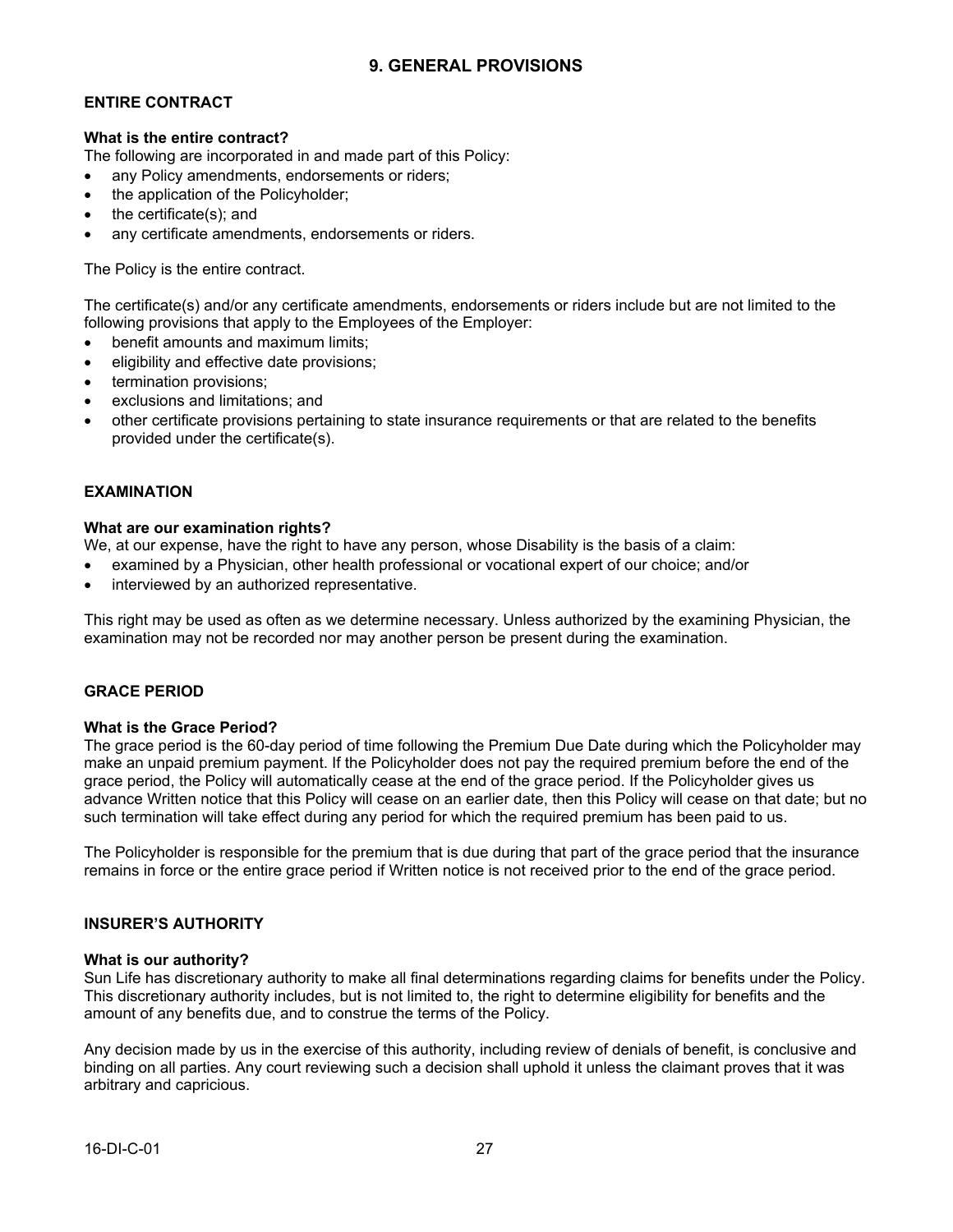### **LEGAL ACTIONS**

#### **What are the time limits for legal actions?**

No legal action may start:

- until 60 days after Proof of claim has been given: nor
- more than 3 years after the time Proof of claim is required.

The claimant must exhaust all internal appeal/administrative remedies prior to filing any legal proceeding. If the claimant fails to exhaust all administrative remedies prior to initiating any legal action, we shall be entitled to legal fees in defense of the action. For claims subject to ERISA, if a claimant files state law causes of action that are later determined by a court to be preempted by ERISA, we shall be entitled to legal fees in defense of those causes of action.

Any decision made by us, including review of denial of claims, is conclusive and binding on all parties. Any court reviewing our determination shall uphold such determination unless the claimant proves Sun Life's claim determination is without any rational basis. In any legal action, the Court is limited in its review to the administrative record compiled by Sun Life prior to its final claim determination.

### **LIMIT OF PREMIUM REFUNDS**

#### **Is there a limit on premium refunds?**

Whether premiums were paid in error or otherwise, we will refund only that part of the excess premium that was paid during the 12-month period that preceded the date we learned of such overpayment.

#### **MISSTATEMENT OF FACTS**

#### **What happens if there is a misstatement of facts in the administration of the Policy?**

If relevant facts about the Employer or Employee relating to this insurance are determined not to be accurate:

- a fair adjustment of premium will be made, subject to the "Limit of Premium Refunds" section; and
- · the actual facts will decide whether, and in what amount, and for what duration insurance is valid under the Policy.

#### **NON-PARTICIPATING**

#### **Does the Policy participate in dividends?**

The Policy is non-participating and will not share in any profits or surplus earnings of Sun Life Assurance Company of Canada, and, therefore, no dividends are payable.

#### **PREMIUM PAYMENTS AS EVIDENCE OF INSURANCE**

### **Does the payment of premiums guarantee coverage under the Policy?**

The receipt of premiums by us is not a guarantee of insurance. Eligibility for benefits will be determined at the time of claim submission and in order to receive the benefit under the Policy all Policy requirements must be satisfied.

If we determine that you are not eligible for coverage, you should contact your Employer regarding the refund of premiums due, if any.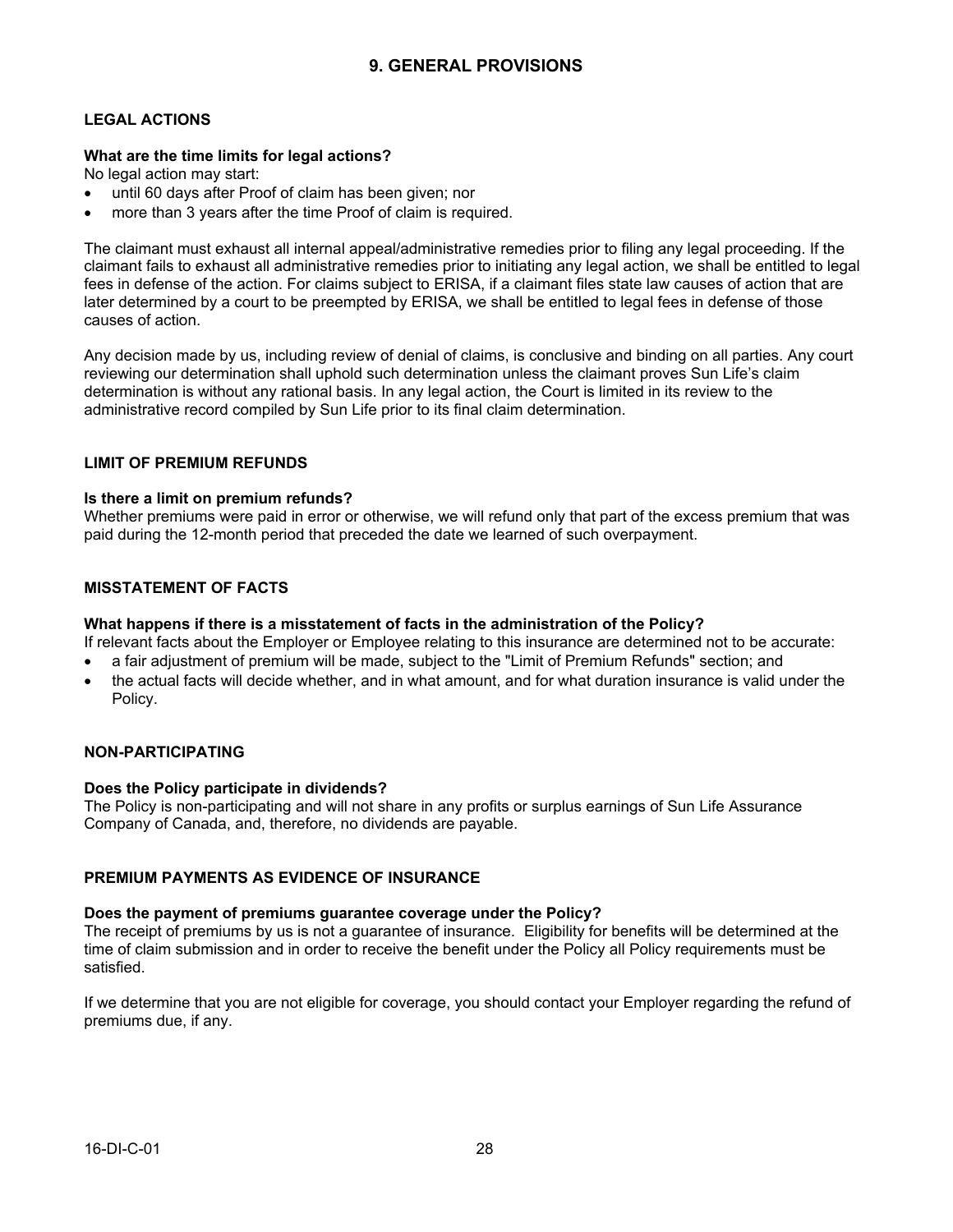### **9. GENERAL PROVISIONS**

#### **REIMBURSEMENT**

#### **What if a benefit is underpaid or overpaid?**

Reimbursement will be made to us for any overpayments that we may make due to any reason. You must repay us within 60 days unless we agree to a longer time period. Deductions may be made from future benefit payments to recover any such overpayments.

If we have underpaid a benefit for any reason, we will make a lump sum payment for that amount.

Interest does not accrue on any underpaid or overpaid benefit unless required under the applicable law.

#### **STATEMENTS**

#### **Are statements warranties?**

In the absence of fraud, all statements made in any application are considered representations and not warranties. No representation by you in enrolling for insurance under the Policy will be used to reduce or deny a claim unless a copy of your Written application for insurance is or has been given to you or to your Eligible Survivors, if any, or your estate representative.

#### **TIME LIMIT ON CERTAIN DEFENSES**

#### **What is the Time Limit on Certain Defenses provision?**

Except for non-payment of premium, fraud or any claims incurred within two years of the effective date of your initial, increased, additional or reinstated insurance, no statement made by you relating to insurability for such insurance will be used to contest the validity of that insurance after the insurance has been in force for a period of two years during your lifetime. The statement must be contained in a form Signed by you.

This provision shall not preclude the assertion at any time of a defense to a claim based upon your eligibility for insurance.

#### **TIME PERIODS**

#### **What time periods apply to this Certificate?**

For the purpose of effective dates and termination dates under this Certificate, all days begin at 12:00 midnight and end at 11:59:59 PM at the Policyholder's location.